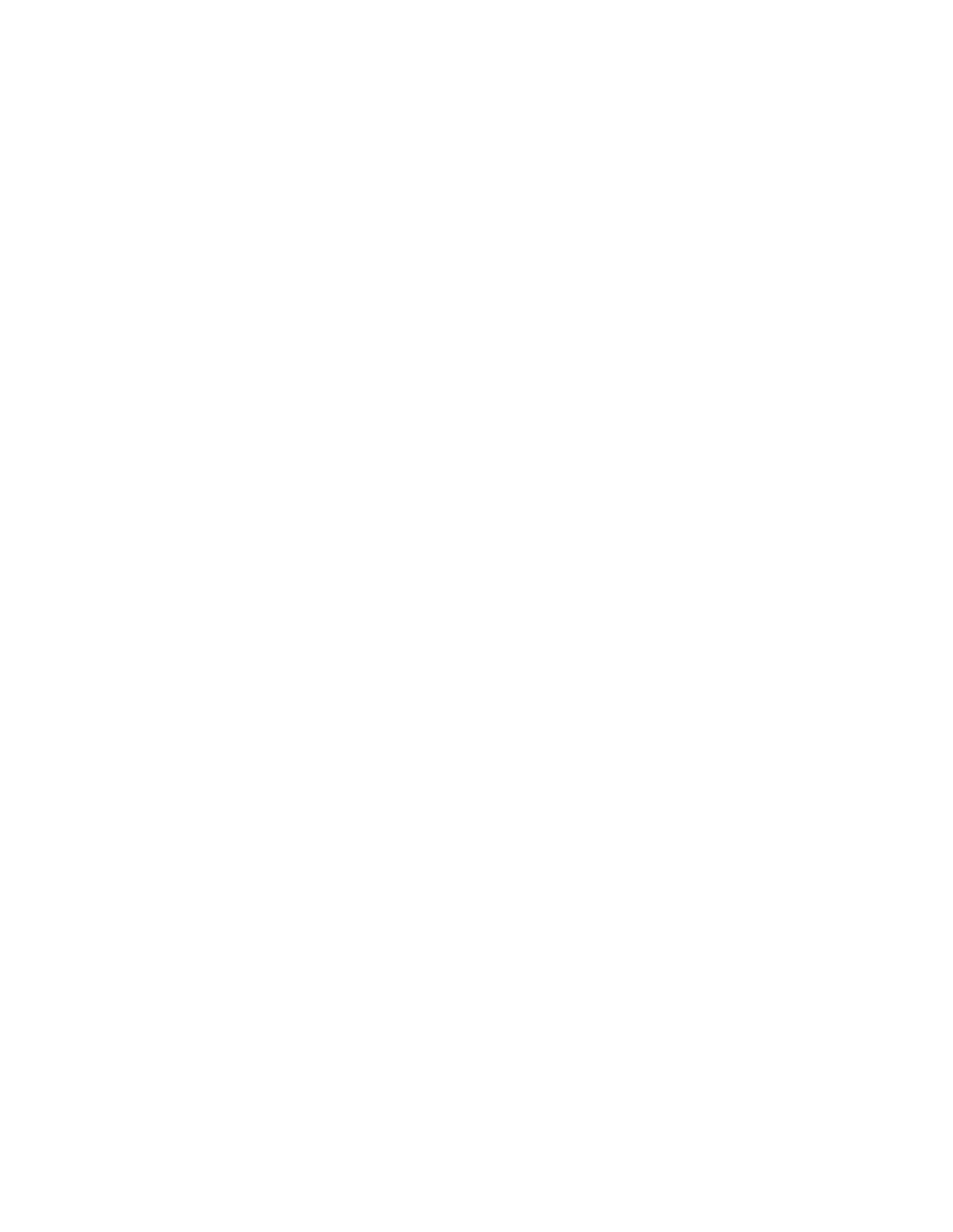# **Assessing Forest Scenic Beauty Impacts of Insects and Management**

Randall S. Rosenberger

Eric L. Smith

This is a reformatted version of the original publication for distribution on the Web.

> USDA Forest Service State and Private Forestry Forest Health Protection Forest Health Technology Enterprise Team 2150 Centre Avenue, Building A, Suite 330 Fort Collins, CO 80526-8121 970-295-5839 www.fs.fed.us/foresthealth/technology/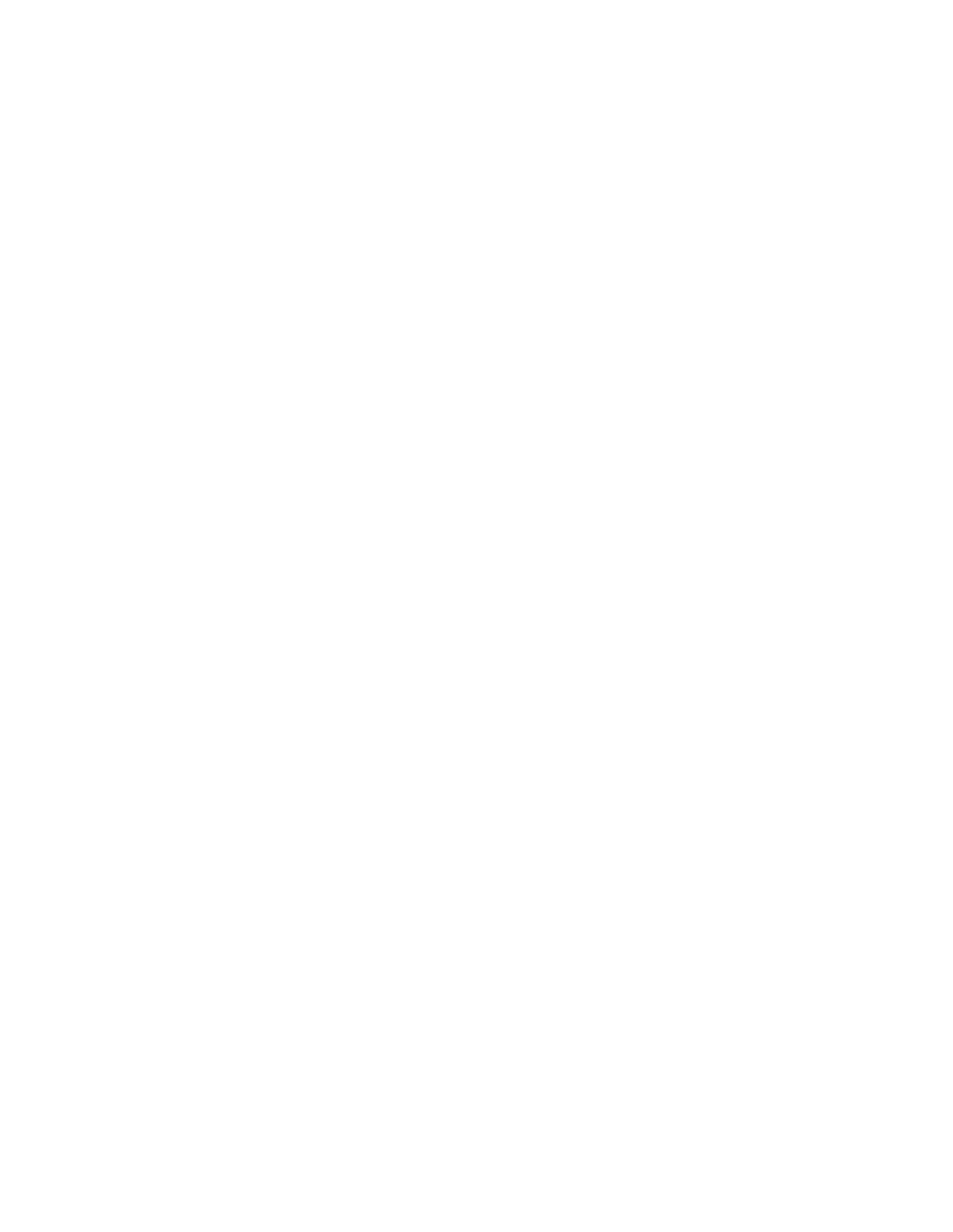### **Abstract**

Rosenberger, Randall S.; Smith, Eric L. 1998. Assessing forest scenic beauty impacts of insects and management. FHTET 98-08. Fort Collins, CO: USDA Forest Service, Forest Health Protection, Forest Health Technology Enterprise Team. 35 p.

Natural disturbances such as fire, insects, diseases, and severe weather can affect the perceived scenic beauty of forest landscapes. The impacts of disturbances may be reduced through management actions, although it is difficult to determine an appropriate level of mitigation. A better understanding of how the beauty of forests is affected by disturbance would enable more effective and efficient management of them; hence this assessment of the scientific knowledge concerning the impacts of forest insects on scenic beauty. This assessment defines management implications, including the degree to which forest insect impacts on scenic beauty may be partially mitigated through prevention of outbreaks, control of outbreaks, or other indirect methods such as stand and slash treatment.

The paper discusses relationships between scenic beauty perceptions and certain forest characteristics such as the presence and dominance of large trees, tree species composition, and stand age. Stand treatments such as burning, harvesting, treating slash, and regenerating harvested stands also affect scenic beauty. Stand treatment impacts on scenic beauty may be relatively large compared to the impacts caused by insects. A summary of scenic beauty estimation studies concerning forested landscapes is presented in tabular form as an appendix. This review is restricted to studies conducted on forests located in the U.S. about the perceptions of U.S. residents. Significant cultural differences may reduce the transferability of the studies' results to forests in other countries.

### **Authors**

Rosenberger and Smith are, respectively, environmental economist formerly with INTECS International, Inc., on contract with the USDA Forest Service; and quantitative methods program leader, Forest Health Protection, Forest Health Technology Enterprise Team, USDA Forest Service, 2150 Centre Avenue, Building A, Suite 330, Fort Collins, CO 80526-8121.

The authors acknowledge the helpful suggestions received in a peer-review context from R. Ribe, G. Buhyoff, R. Hull IV, and three anonymous reviewers. Any errors or omissions are the sole responsibility of the authors.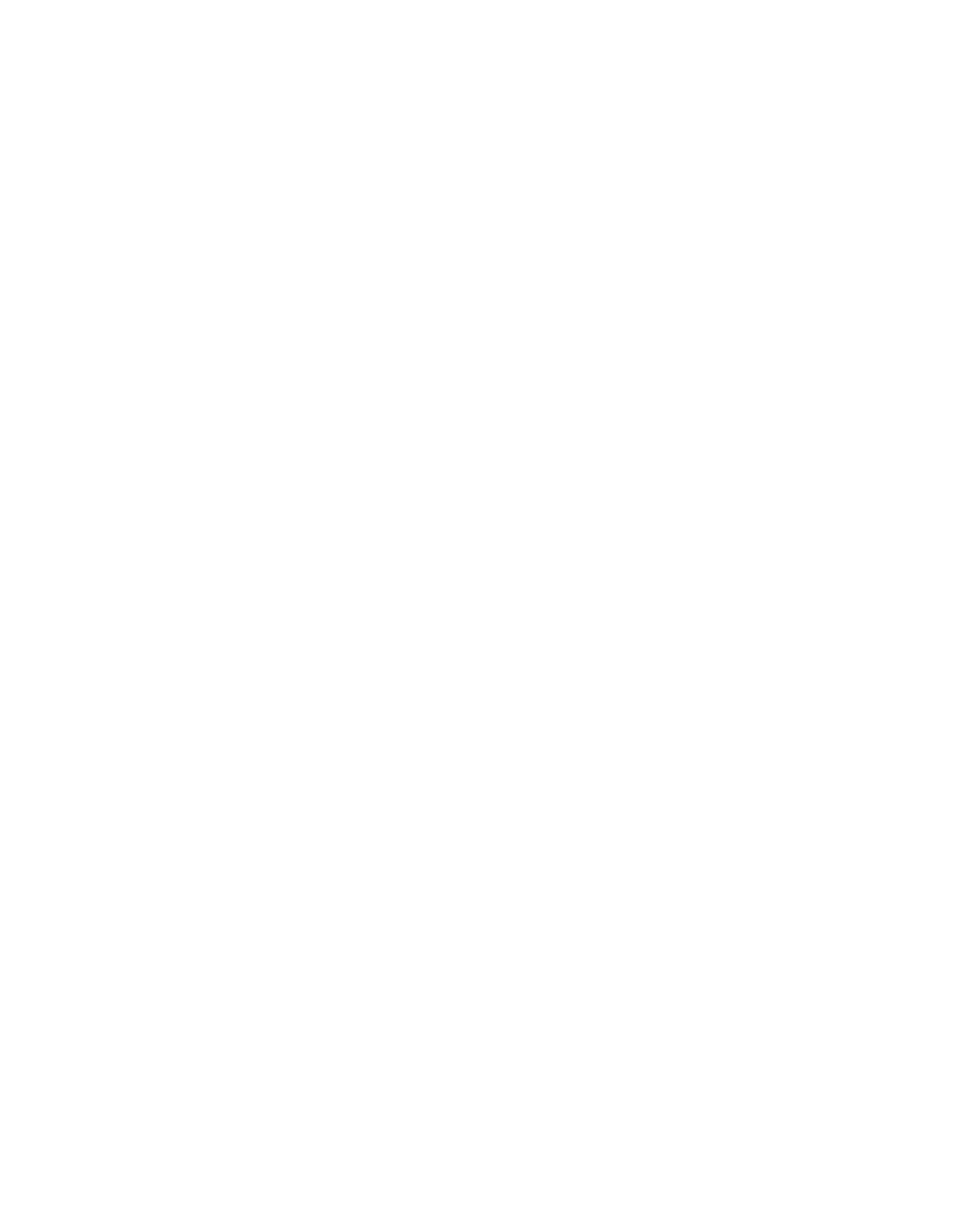### **Contents**

| II. The Impact of Forest Insects on Perceived Scenic Beauty 3     |  |
|-------------------------------------------------------------------|--|
|                                                                   |  |
|                                                                   |  |
|                                                                   |  |
|                                                                   |  |
|                                                                   |  |
| <b>Appendix B: The Psychophysical Approach: The Scenic Beauty</b> |  |
|                                                                   |  |
|                                                                   |  |
|                                                                   |  |
|                                                                   |  |
|                                                                   |  |
|                                                                   |  |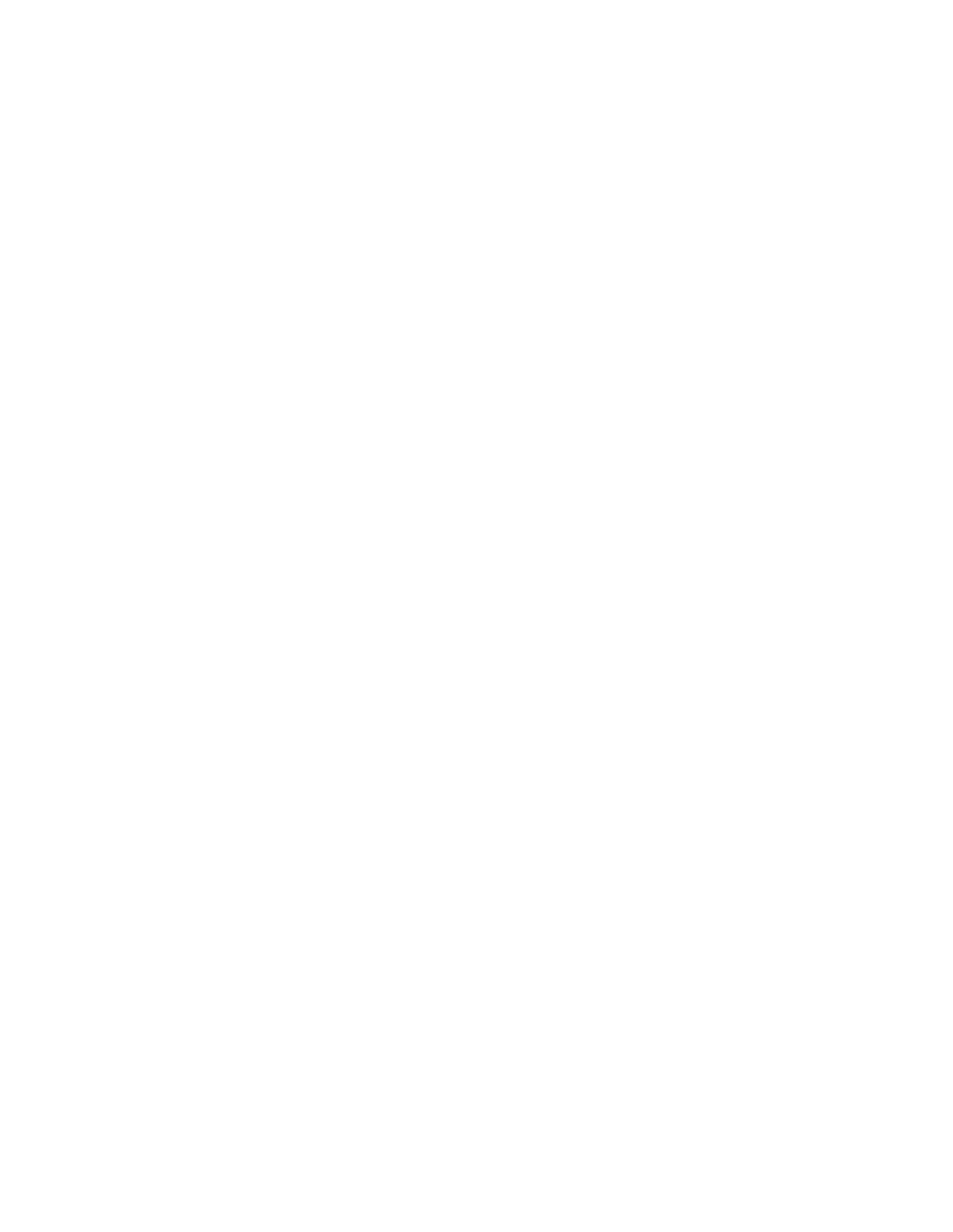## **I. Introduction**

Numerous laws require implicit or explicit assessments of management impacts on all forest products and services. For example, the Multiple Use-Sustained Yield Act of 1960 and the National Environmental Policy Act of 1969 (NEPA) require consideration of all forest products in National Forest management decisions. In addition, the Forest and Rangeland Renewable Resources Planning Act of 1974 and the National Forest Management Act of 1976 specifically identify amenities, including aesthetics, wildlife, and recreation, that must be considered in a comprehensive assessment of planning and management. Public concern over these amenities of the natural environment have been expressed elsewhere such as in the Wild and Scenic Rivers Act of 1968.

These laws, however, provide no guidelines or standards to help define and measure potential trade-off impacts of management actions on forest amenities. One approach to evaluating management plans is to define alternative futures under different management scenarios. This approach often requires precision which is only available by quantifying impacts. Economics uses several methods for quantifying alternative futures to be used in economic evaluation of management plans. However, one of the amenities strongly affected by management decisions is the appearance, or visual quality, of a forest. The affect of management actions on the appearance of a forest can provide a foundation for public perceptions and approval/ disapproval of management actions (Hull 1988).

The appearance of a forest can have significant impacts on forest recreation. The President's Commission on Americans Outdoors identified natural beauty as the single most cited reason for choice of a recreation site (Market Opinion Research 1986). Sightseeing is one of the most frequent outdoor recreation activities enjoyed by most people (Cordell et al. 1990; Dwyer 1994). Also, it might be inferred that the appearance of the forest is an indicator of the quality and effectiveness of forest management.

Much research on quantifying landscape aesthetics has been undertaken over the past few decades. Zube et al. (1982) identified four different landscape perception research paradigms—expert, psychophysical, cognitive, and experiential.

- The expert paradigm "involves the evaluation of landscape quality by skilled and trained observers".
- The psychophysical paradigm "involves assessment through testing general public or selected populations' evaluations of landscape aesthetic qualities or of specific landscape properties".
- The cognitive paradigm "involves a search for human meaning associated with landscapes or landscape properties".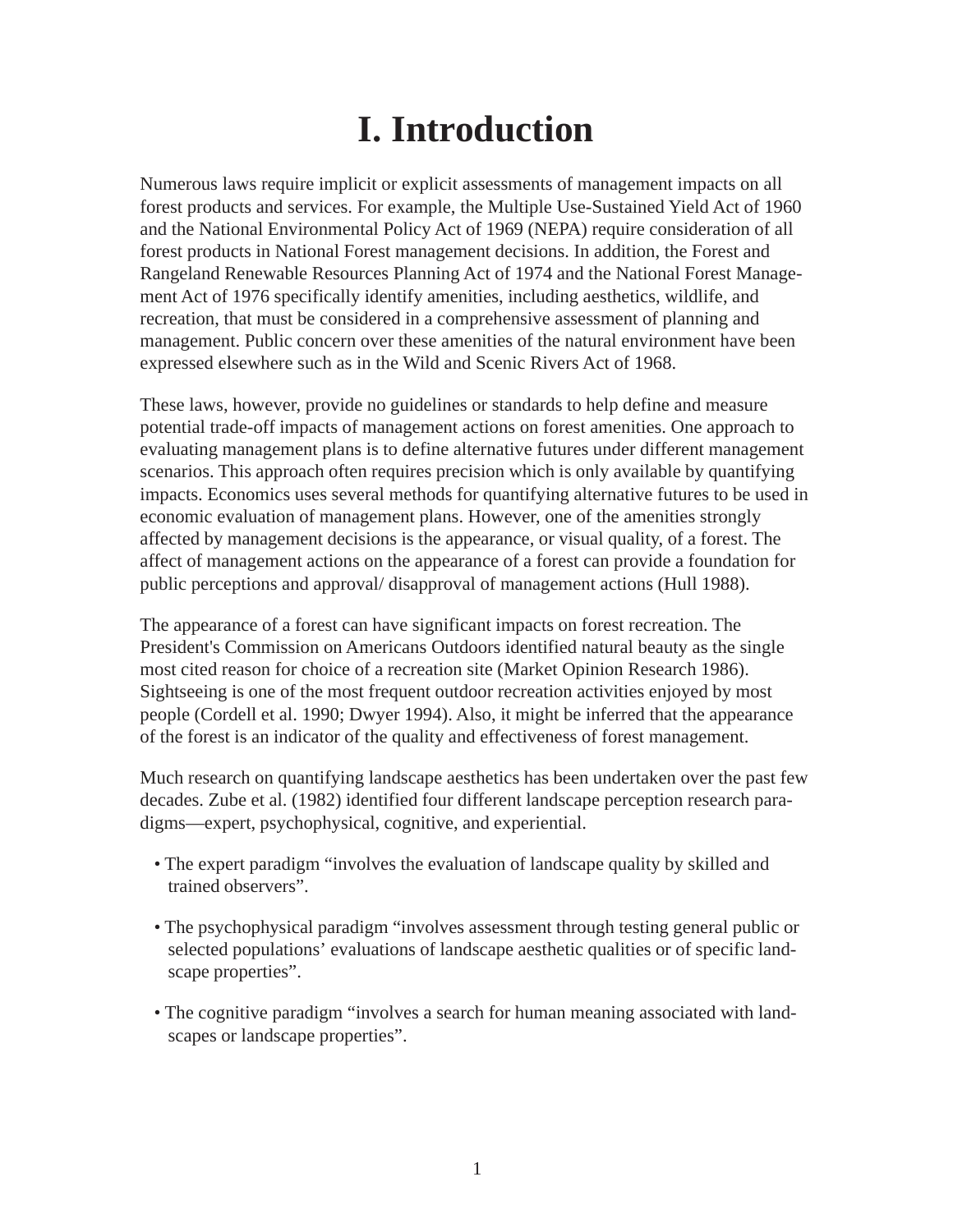• The experiential paradigm "considers landscape value to be based on the experience of the human-landscape interaction, whereby both are shaping and being shaped in the interactive process" (Zube et al. 1982, p. 8).

In this paper we are concerned with the development and use of the psychophysical paradigm of landscape assessment, specifically, the Scenic Beauty Estimation (SBE) method developed by Daniel and Boster (1976).

The SBE method estimates standardized scores of preference judgments for various forest conditions exhibiting an array of visual quality levels. These scores are then statistically related to measurable forest characteristics through regression analysis. The relationship between manageable forest characteristics and perceived scenic beauty are used to predict or evaluate management alternatives for their impacts on scenic beauty.

The structure of this report is as follows. First the general results of SBE studies of forest insect impacts on perceived scenic beauty are presented. Next is a review of how management actions (stand treatments) impact public perceptions of scenic beauty. Third, the implications in managing for forest scenic beauty are reviewed, including generalized findings on the contributions of manageable forest attributes to the provision of scenic beauty. The conclusion contains a summary of results along with a discussion of implications for future research. There are two appendices. Appendix A presents, in tabular form, information on the SBE studies in this review. Appendix B discusses the use and implementation of the SBE method.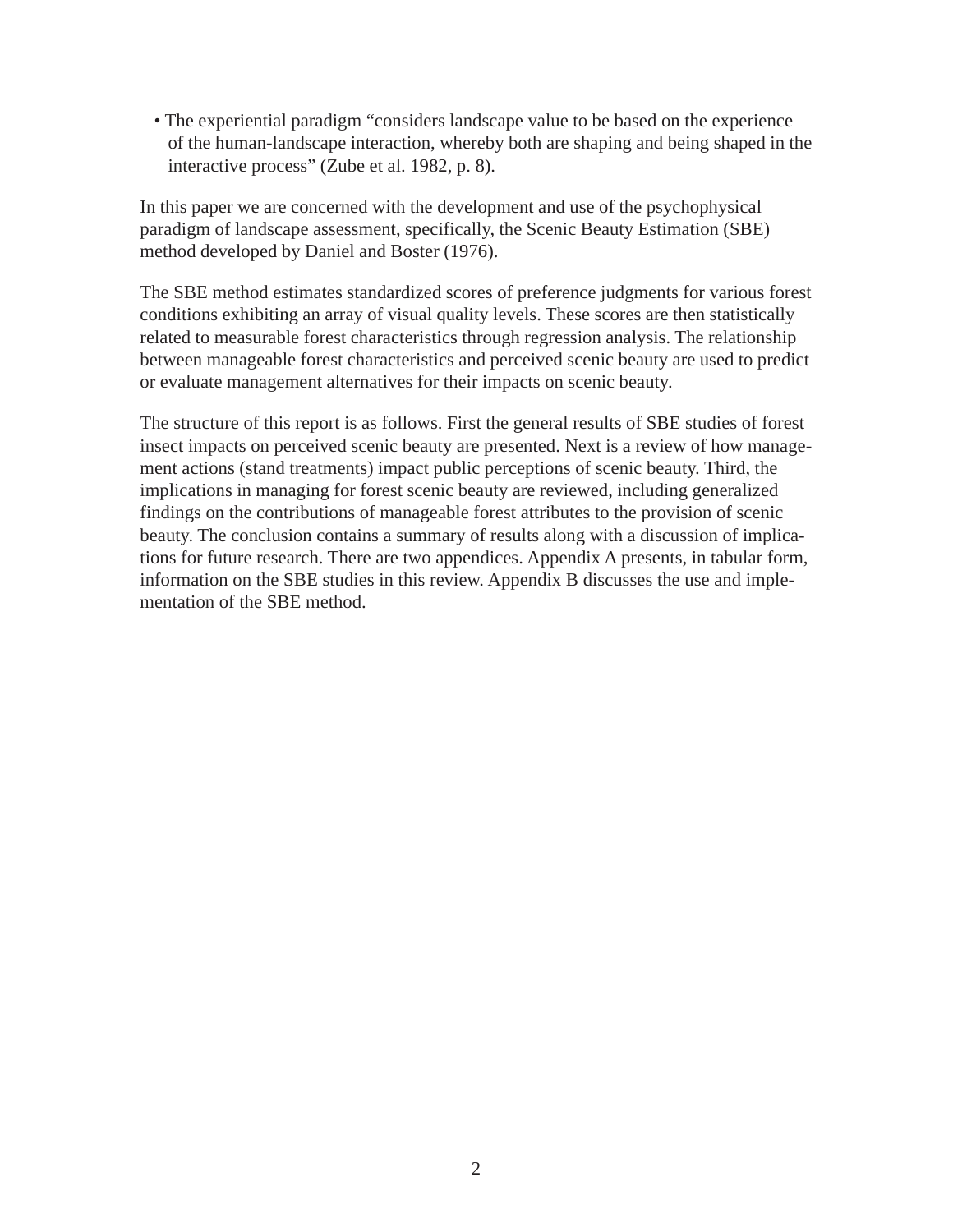### **II. The Impact of Forest Insects on Perceived Scenic Beauty**

Forest insects attack trees, leading to defoliation, discoloration of remaining foliage, and/ or tree mortality. This can lead to, in the short term, standing defoliated trees, discolored foliage, and increased ground litter. In the long term, the effects can be standing dead trees, dead and downed trees, slash, open canopies which increase sunlight, understory growth, and/or visual penetration (reduced stand density). Not all of these impacts negatively influence scenic beauty judgments. The natural process of regeneration can lead to the mitigation of negative scenic beauty impacts over time.

Forest stand changes caused by insects can lead to preferred forest scenic qualities, such as open, parklike stands. Forest managers must trade short-term damages for long-term consequences in their decisions. Many insects are a natural and necessary part of, and play an important role in, sustained forest health (Averill et al., 1995). Introduced or exotic insects, however, may impact the natural landscape in non-historic ways, leading to devastating short-term damages. Although a forest may rebound from such damages in the long term, the magnitude of the damages and the nonnative status of the causal agent may require a different approach to mitigation of damages in the short term. Therefore, the forest manager's role in sustaining the health and beauty of a forest is not a straightforward decision; it requires many trade-offs between short-term changes and long-term consequences of natural disturbances such as pests and fires, and human-caused disturbances such as harvesting techniques, silvicultural treatments, and the treatment of slash. Additional difficulties arise when people either are unaware of the necessary trade-offs between short-term and long-term visual conditions or are unwilling to accept these tradeoffs (i.e., the short-term damages seem more significant to them than the long-term benefits).

Several studies investigate the direct impact of forest insects on scenic beauty. Four studies were conducted on the direct impact of forest insects on scenic beauty, three of which were primarily concerned with the impact of beetles on coniferous forests, and the other with the impact of the gypsy moth on northern hardwood forests. Two of the studies were conducted in the West, one in the Southeast, and one in the Northeast. Table 1 lists the studies on forest insects' direct and indirect impacts on scenic beauty perceptions. No studies were found that investigated the scenic impacts of diseases and pathogens. However, general extensions of the insect results to diseases and pathogens should be relatively straightforward, since the general public may not be able to distinguish between insect and disease causal agents.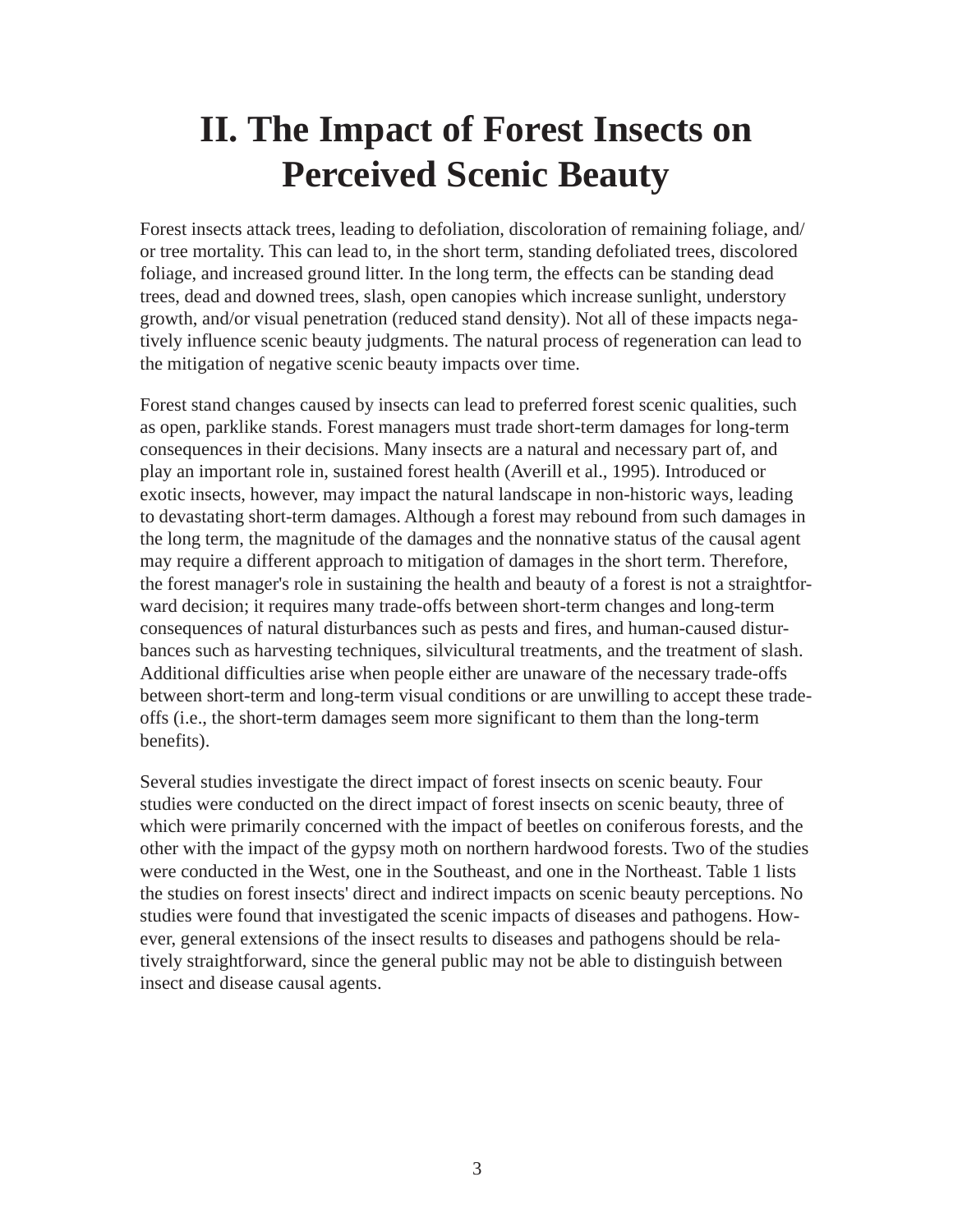| <b>Southern Pine</b><br><b>Beetle</b> | <b>Mountain Pine</b><br><b>Beetle</b> | <b>Western Spruce</b><br><b>Budworm</b> | <b>Gypsy Moth</b>            |
|---------------------------------------|---------------------------------------|-----------------------------------------|------------------------------|
| Buhyoff & Leuschner<br>(1978)         | Buhyoff et al. (1982)                 | Buyoff et al. (1982)                    | Hollenhorst et al.<br>(1993) |
| Buhyoff & Wellman<br>(1980)           | Hull et al. (1984)                    |                                         |                              |
| Buhyoff et al. (1980)                 | Schroeder & Daniel<br>(1981)          |                                         |                              |
|                                       | Vining et al. $(1984)$                |                                         |                              |

**Table 1. Studies Quantifying the Impacts of Forest Insects on Scenic Beauty.**

Buhyoff and Leuschner (1978) estimated the impact of southern pine beetle on the scenic beauty of distant landscapes of an eastern coniferous forest along the Blue Ridge Parkway. This insect kills pines, often in large, contiguous patches. The effect is most visible when the needles have turned red on the dead trees. The exact impact of these beetles on the landscape was not described other than that the affected areas were concentrated as depicted in photos (presumably from group kills). This area was chosen because it best represented an intensively used (viewed) landscape in which management actions could have a substantial impact on protecting or restoring scenic beauty. Buhyoff et al. (1980) replicated the model in a later study with different observers.

Overall, this study showed beetle damage decreased the scenic beauty of the landscape. This effect was strongest up to 10 percent damage, then tapered off at a rapid rate for additional damage. The management implications are that a preventive stance would produce the greatest benefits, but that once the damage reached 10 percent, there would be little reason, from a scenic beauty standpoint, for aggressive management tactics. Other factors, however, may require aggressive management beyond this 10 percent threshold, such as increases in fire danger or concerns about providing critical habitat for threatened and endangered species.

Buhyoff et al. (1982) investigated the impact of mountain pine beetle and western spruce budworm on the scenic beauty of western coniferous (predominantly ponderosa pine) forest landscapes in the Colorado Front Range. The mountain pine beetle kills the pine trees it inhabits. Western spruce budworm defoliates conifers by eating the needles; although the trees often recover, they can die in severe outbreaks. The photo representations were of distant forest vistas with short-term insect damages such as fader (yellowish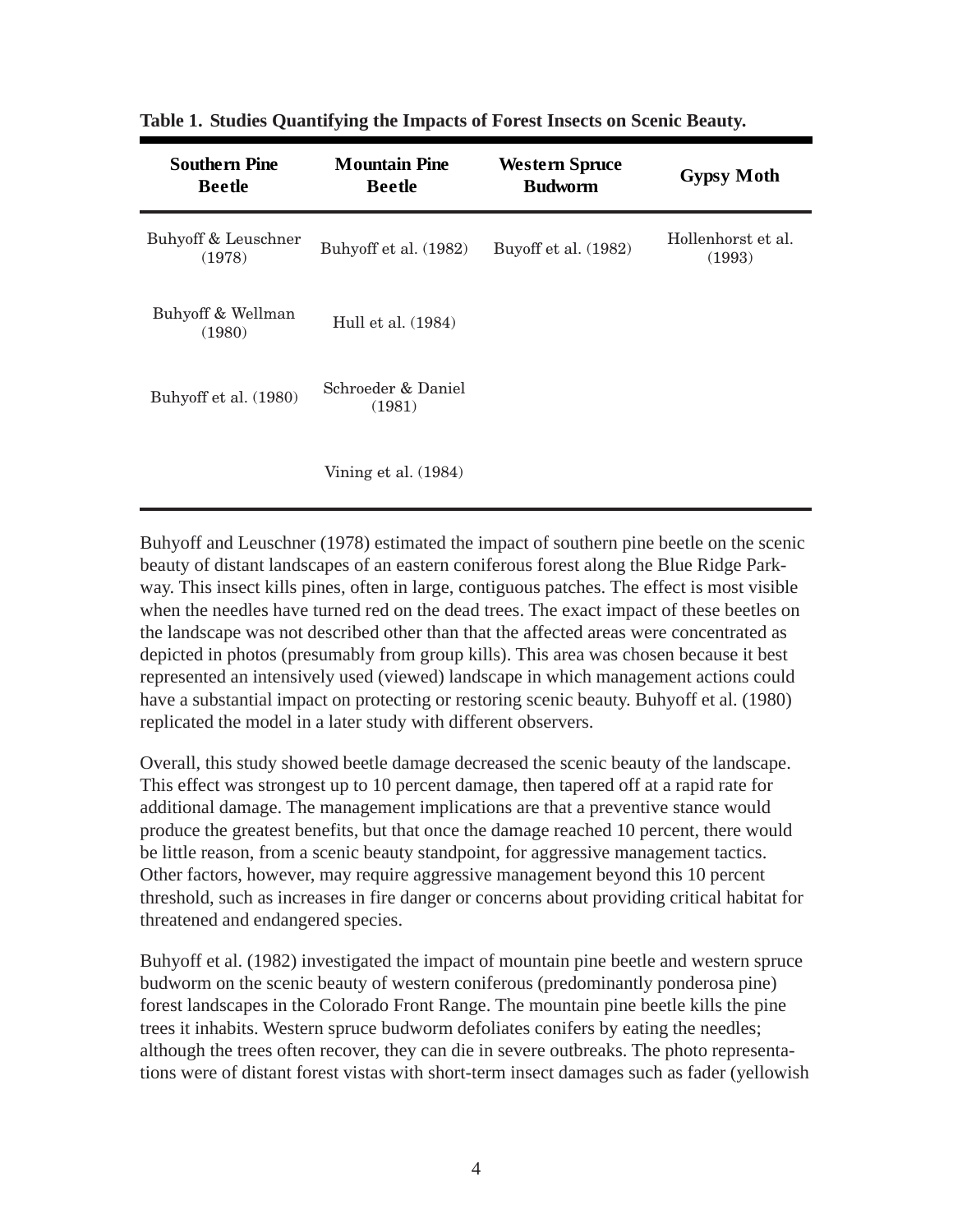crown), black top (crown), and red top (crown) foliage discoloration. The damage was measured using a reliable damaged area identification rule as the percent of the total photo area exhibiting one or more of the above-listed damages.

They found that mid-view damages had a generally negative effect on perceived scenic beauty. Red tops in the distant view had a negative effect on scenic beauty perceptions for those observers told of its presence, but no significant impact for uninformed viewers. Overall, insect damages in the far-view had a negative effect on perceived scenic beauty. They also found level landscapes with homogeneous vegetative cover were more negatively impacted by insect damage, while perceived insect damage on landscapes with diverse forest structures and mountainous terrain had a minimal effect on scenic beauty.

Schroeder and Daniel (1981) investigated the near-view impacts of mountain pine beetle on scenic beauty judgments of western coniferous forests in the Colorado Front Range. For the in-stand analysis, the number per acre of dead ponderosa pine was used as the measure of insect damage. Other damages included defoliation and foliage discoloration. The measure of insect damage was chosen to aid the transfer of the ponderosa pine northern Arizona model to a ponderosa pine landscape in the Colorado Front Range where beetle-killed pine was visible in the latter region but not in the former. They found the inclusion of the insect damage measure accounted for approximately three percent of the 60 percent total variation explained by the scenic beauty model. This level of statistical explanatory power is consistent with the effect of a dead trees variable included in Ribe's (1990) general model for northern hardwood forests.

Hollenhorst et al. (1993) investigated the effects of gypsy moth in eastern hardwood (predominantly oak) forests on near-view scenic beauty judgments. Gypsy moth, like western spruce budworm, defoliates trees by eating leaves while in its larval stage. Trees can die from severe repeated defoliations. Their specific study area was Somerset County in southwestern Pennsylvania in the Central Appalachian Plateau. In the study area, sample plots were chosen for photographic representation, encompassing moth-caused tree mortality percentages ranging from six to 98 percent, with a mean mortality rate of 28 percent. Other damages included short-term effects of tree defoliation and nuisances such as the presence of caterpillars, leaf fragments, and frass.

They found scenic beauty actually increased with up to 30 to 40 percent tree mortality, but then rapidly dropped. This may have been the result of Eastern hardwood forests' more rapid decomposition of downed dead trees and vegetative understory regrowth. A reduction in forest density allows additional sunlight to penetrate the forest canopy, increasing understory growth such as flowering mountain laurel, and increasing visual penetration. They also estimated the impacts of damage on the likelihood of the same sample to recreate at a site similar to the one in the photos. They found that the desirability of a particular site for recreation was greatly influenced by the scenic quality of that site.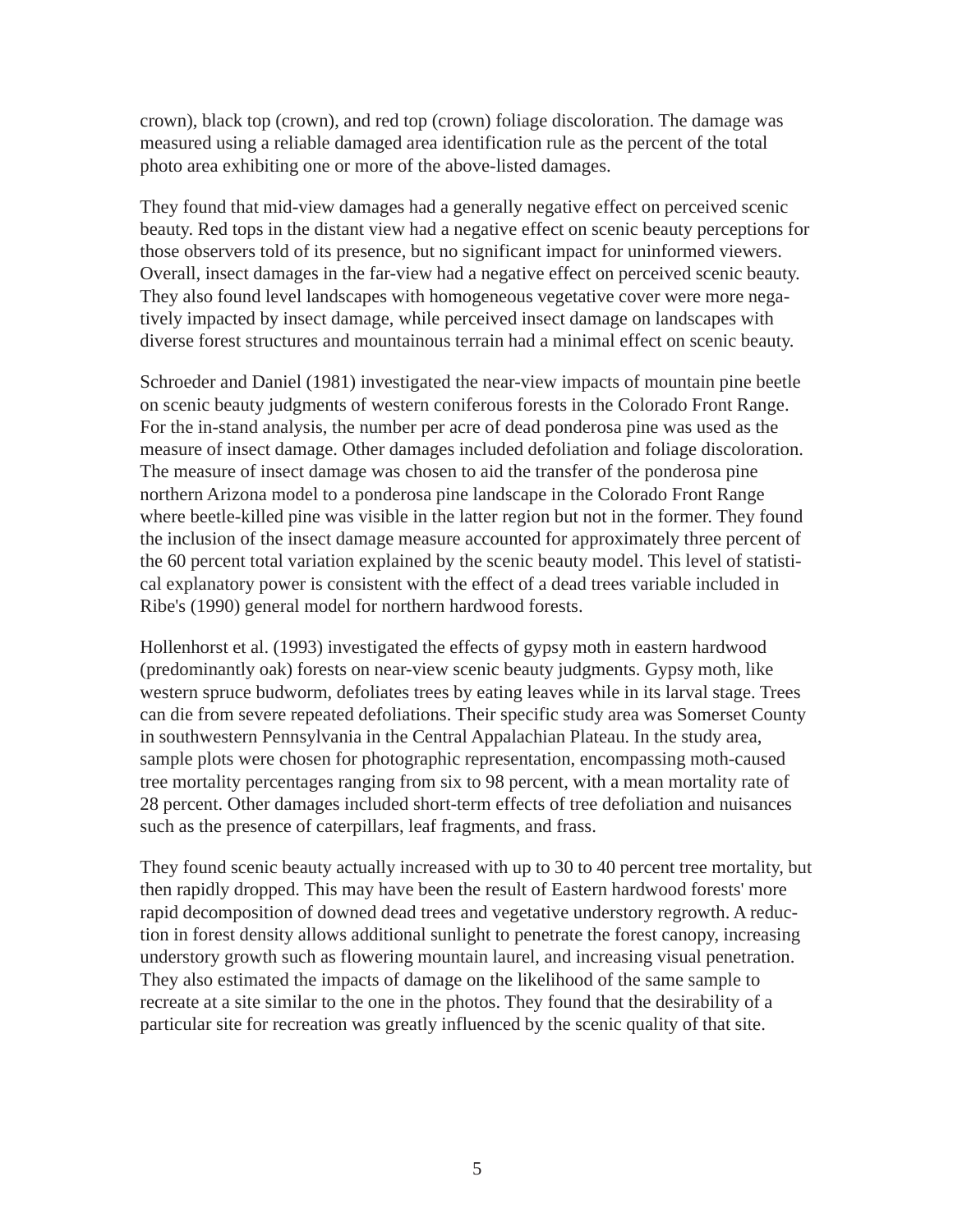A direct comparison cannot be made across the different studies because of different observer vantage points (near-view versus far-view), and because of different forest types and geographic locations (coniferous versus deciduous, and Eastern versus Western). The Hollenhorst et al. study measures the impact of gypsy moth in the long term as tree mortality. In the moist climates of the East, the effect of slash and downed dead trees is negligible compared to the longer term impacts in the arid climates of the West, where dead timber and slash decompose more slowly. Therefore, management of these areas can be quite different. For instance, in Eastern forests, controlling moth populations may be the best management plan. In Western forests, the prevention of beetle outbreaks may produce the largest benefit, but once an outbreak exceeds 10 percent damage, intervention may not significantly contribute to perceived scenic beauty maintenance. Also, before any management decision is made, the area affected needs to be considered. The location of the area has important implications for the overall impact of insects on scenic beauty. More intensively used and viewed landscapes probably require more intensive management, since larger levels of benefits are at risk.

Forest insects and diseases can affect the perceived scenic beauty of a forest in many ways, several of which have been discussed. However, management actions can also impact scenic beauty, and these impacts may be relatively large compared to those of insects. The next section presents general findings on the impacts of different stand treatments on scenic beauty perceptions. In this way, both the direct impacts of forest insects on scenic beauty and the impacts of alternative management actions can be deduced.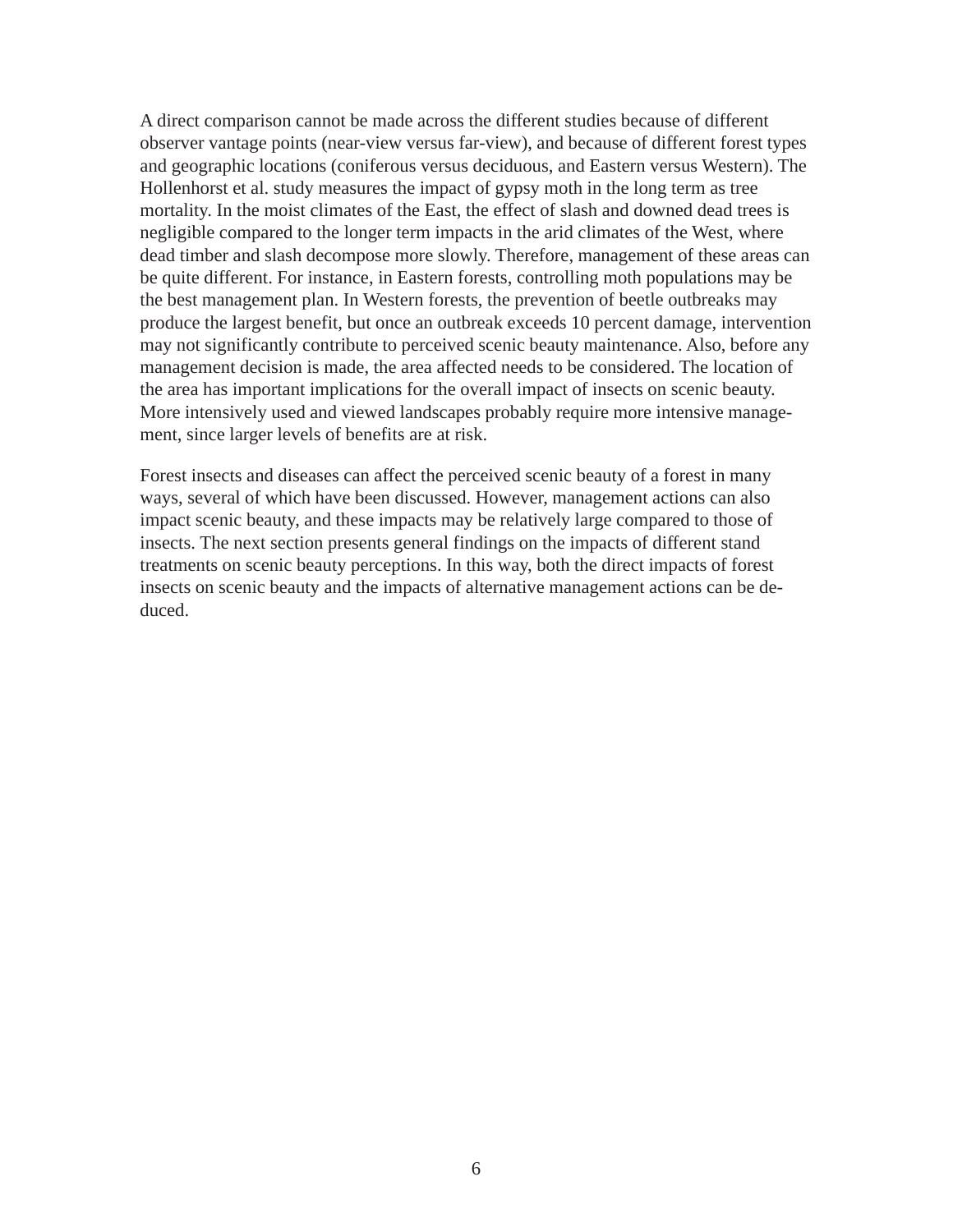## **III. Impacts of Stand Treatments on Scenic Beauty**

Table 2 lists several studies investigating the impacts of stand treatments on scenic beauty, including burning, harvesting, slash, regeneration, and thinning. While the list is not exhaustive, it does support the general effects of these treatments on the visual quality of the stands. The general impacts of stand treatments as found in the studies of Table 2 are as follows.

| <b>Burning</b>         | <b>Harvests</b>            | Slash                          | Regeneration                 | <b>Thinning</b>              |
|------------------------|----------------------------|--------------------------------|------------------------------|------------------------------|
| Anderson et al. (1982) | Arthur (1977)              | Anderson et al. (1982)         | Arthur (1977)                | Arthur (1977)                |
| Patey & Evans (1979)   | Benson & Ullrich<br>(1981) | Arthur (1977)                  | Hull & Buhyoff (1986)        | Hull et al. (1987)           |
| Rudis et al. (1988)    | Daniel & Boster (1976)     | Benson & Ullrich (1981)        | Rudis et al. (1988)          | McCool et al. (1986)         |
| Taylor & Daniel (1984) | Hull & Buhyoff (1986)      | Brown & Daniel (1984,<br>1986) | Schroeder & Daniel<br>(1981) | Patey & Evans (1979)         |
|                        | McCool et al. (1986)       | Daniel & Boster (1976)         |                              | Rudis et al. (1988)          |
|                        | Vodak et al. (1985)        | Daniel & Schroeder<br>(1979)   |                              | Schroeder & Daniel<br>(1981) |
|                        |                            | Ribe (1990)                    |                              |                              |
|                        |                            | Ruddell et al. (1989)          |                              |                              |
|                        |                            | Schroeder & Daniel<br>(1981)   |                              |                              |
|                        |                            | Vining et al. (1984)           |                              |                              |
|                        |                            | Vodak et al. (1985)            |                              |                              |

**Table 2. Studies Quantifying the Relationship between Scenic Beauty and Stand Treatment**

Fire damage to forest stands immediately reduces the scenic beauty of the area, the magnitude of the impact depending on the severity of the fire and the level and timing of recovery. Prescribed burns were found to negatively impact scenic beauty in the short term, but with ground vegetation recovery, prescribed burns can enhance scenic beauty after a few years. This is primarily due to the elimination of slash after harvest or increasing visual penetration through reducing understory density. More severe prescribed burns may decrease scenic beauty, since they may leave visible scars.

Harvesting probably has the greatest potential for negatively impacting scenic beauty in the short run, and may confound all other relationships between forest characteristics and scenic beauty. Uneven-aged stands have more structural diversity, thus partially mitigating the overall impacts of harvesting on scenic beauty. Clear-cutting of even-aged stands has the greatest negative impact on scenic beauty in the short run. Some shelterwood cuts reduce the overall impact of harvesting even-aged stands on scenic beauty, but are still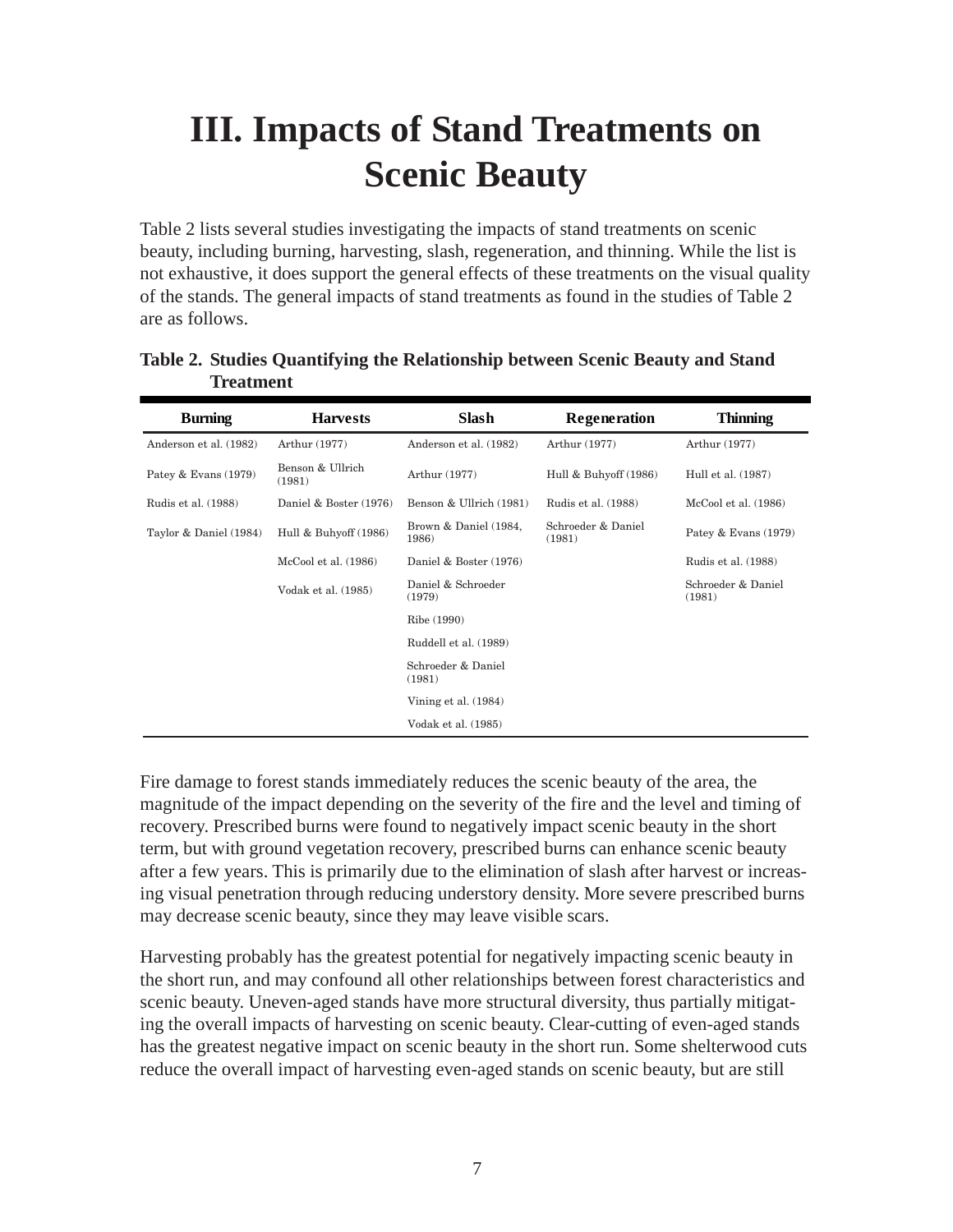preferred substantially to pre-harvest stands. This leads to the generalization that the more trees removed per acre, the lower the scenic quality of the stand.

Slash has a high negative impact on scenic beauty. The degree of this impact depends on the forest type, the size and amount of the slash, and the vertical height of the slash. Several management practices can significantly mitigate slash impacts on scenic beauty, including burning, removal, lopping, and chipping and spreading. In more humid climates, the presence of slash may have fairly short-term effects due to the more rapid natural decomposition of ground material.

Regeneration after stand harvest can have strong impacts on future scenic beauty. Planted stands are preferred over naturally regenerated stands. The duration of harvest activities' visual damage to a landscape depends greatly on the regenerative capabilities of specific forest types, climate, management techniques, and degree or severity of damages. Thinning of stands can both increase scenic beauty beyond that of naturally regenerated stands and decrease the duration of damages. This could be the result of increasing visual penetration through removal of understory slash and diseased or damaged trees, thus creating open parklike stands.

All of the above results and implications for insect damage control or prevention and management effects on scenic beauty are generalizations. Some of the variability among the different studies is probably due to different applications of the methodology, differences in the resources being valued, and differences in the samples.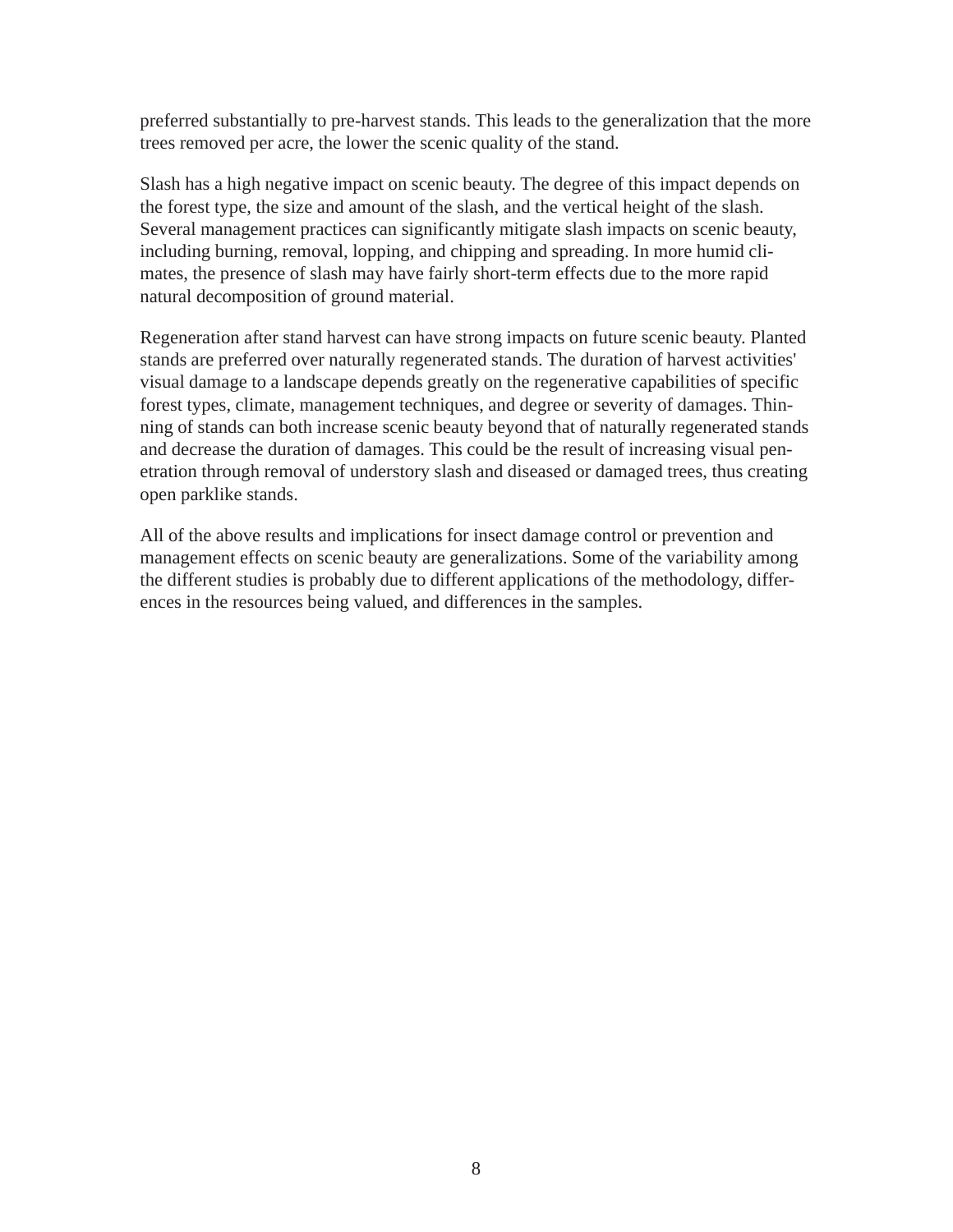## **IV. Management Implications**

Table 3 lists several studies investigating the impact of management influenced stand variables on scenic beauty, including the presence of large trees, species composition of a forest, stand age, tree density, understory, and vegetative groundcover. This list is not exhaustive of studies on forest stand variables. It is only intended to provide information on what evidence has been found in this area. The presence and dominance of large trees (typically  $3$  15 inches diameter at breast height1) in a forest stand has a strong, positive effect on scenic beauty. The presence of large trees is most important in stands with fewer trees per acre, and is positively correlated with stand age. Large tree size is a significant variable of scenic beauty explanation in most models, including Ribe's (1990) general model for various deciduous forest types.

1 Diameter at breast height (dbh) is the diameter of a tree trunk measured 54 inches above the ground.

| <b>Presence of</b><br><b>Large Trees</b> | <b>Species</b><br>Composition | <b>Stand Age</b>             | <b>Tree Density</b>            | Understory                   | <b>Vegetative</b><br><b>Groundcover</b> |
|------------------------------------------|-------------------------------|------------------------------|--------------------------------|------------------------------|-----------------------------------------|
| Arthur (1977)                            | Brown & Daniel<br>(1984)      | Brown & Daniel<br>(1984)     | Arthur (1977)                  | Hollenhorst et al.<br>(1993) | Arthur (1977)                           |
| Brown & Daniel<br>(1984, 1986)           | Daniel &<br>Schroeder (1979)  | Buhyoff et al.<br>(1986)     | Brown & Daniel<br>(1984, 1986) | Hull et al. (1987)           | Brown & Daniel<br>(1984, 1986)          |
| Buhyoff et al.<br>(1986)                 | Ribe (1990)                   | Daniel & Boster<br>(1976)    | Buhyoff et al.<br>(1982)       | Patey & Evans<br>(1979)      | Daniel & Boster<br>(1976)               |
| Daniel & Boster<br>(1976)                | Schroeder &<br>Daniel (1981)  | Hollenhorst et al.<br>(1993) | Buhyoff et al.<br>(1986)       | Ruddell et al.<br>(1989)     | Daniel & Schroeder<br>(1979)            |
| Daniel &<br>Schroeder (1979)             |                               | Hull & Buyoff<br>(1986)      | Hollenhorst et al.<br>(1993)   | Rudis et al. (1988)          | Hull et al. (1987)                      |
| Hull & Buhyoff<br>(1986)                 |                               | Hull et al. (1987)           | Hull & Buyoff<br>(1986)        | Schroeder &<br>Daniel (1981) | Ribe (1990)                             |
| Ribe (1990)                              |                               | Shcroeder &<br>Daniel (1981) | Ribe (1990)                    |                              | Schroeder & Daneil<br>(1981)            |
| Ruddell et al.<br>(1989)                 |                               |                              | Ruddell et al.<br>(1989)       |                              |                                         |
| Rudis et al. (1988)                      |                               |                              | Rudis et al. (1988)            |                              |                                         |
| Schroeder &<br>Daniel (1981)             |                               |                              | Schroeder &<br>Daniel (1981)   |                              |                                         |
| Vodak et al. (1985)                      |                               |                              | Vodak et al. (1985)            |                              |                                         |

| Table 3. Studies Quantifying the Impacts of Management Variables on Scenic |
|----------------------------------------------------------------------------|
| <b>Beauty</b>                                                              |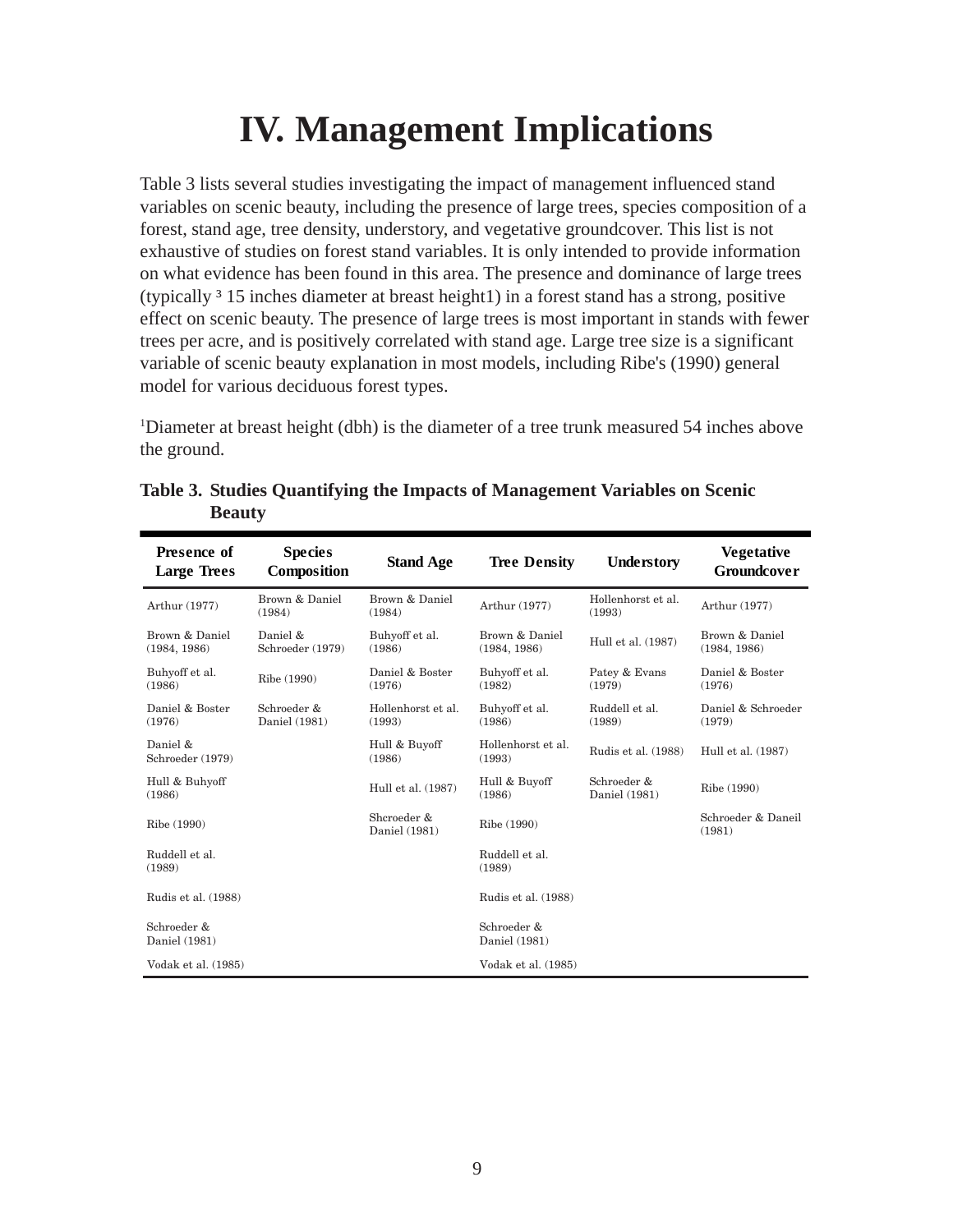Species composition, the mix of dominant tree species with nondominant species, has a strong, positive effect on perceived scenic beauty. Several studies on ponderosa pine forests show improved scenic beauty when other species are present, including oaks, junipers, aspen, birch, and firs. The presence of flowering mountain laurel has a strong positive effect on scenic beauty of Northern hardwood forests. Species composition is also positive and significant in Ribe's (1990) general model, where white-barked birch and aspen added to perceived beauty in hardwood forests.

Stand age has a strong, positive effect on perceived scenic beauty. This is evident from and consistent with the positive effect of large trees, and the negative effect of dense, small trees (saplings and young poles) on scenic beauty. In some cases mature, even-aged stands are preferred over uneven-aged stands. However, in other cases vertical diversity in stands is preferred over homogeneous stands.

Tree density effects on scenic beauty are found to be more problematic in their modeling. For instance, the density of saplings has a negative effect, while with large trees, as tree density increases per acre, the effect grows more positive. Several studies adopt the use of a quadratic specification of this variable, allowing for too many or too few trees per acre, where an optimal density is identified. Any change from this optimal density results in a decrease in perceived scenic beauty. A more open and parklike stand is preferred over dense forest stands, whether the stand contains saplings and young trees or large trees. Forest density in the quadratic form noted above is also a strong indicator of scenic beauty in Ribe's (1990) general model.

Understory, including seedlings and shrubs, has a varied impact on perceived scenic beauty of forest stands. It has a negative effect on scenic beauty by reducing visual penetration, as would be expected when open, parklike stands are preferred. However, understory and the diversity of the understory improves the scenic beauty of Western forests. In several studies, understory is not significant in explaining scenic beauty.

Vegetative groundcover (grasses, forbs, and seedlings) has a positive effect on scenic beauty, especially in Western forests. Typically, the benefits of groundcover for scenic beauty are greatest with the first few increments of groundcover, with additional increments exhibiting diminishing marginal benefits. In Western forests, groundcover in open, parklike stands results in above-average scenic beauty. This variable also is significant in explaining scenic beauty in Ribe's (1990) general model.

All of the above relationships between perceived scenic beauty of forest stands and the forest stand variables have implications for forest management. Selective cutting would be preferred over clear-cutting, while use of herbicides would have different effects depending on the context of the application. Longer rotation periods would result in a greater flow of scenic beauty benefits.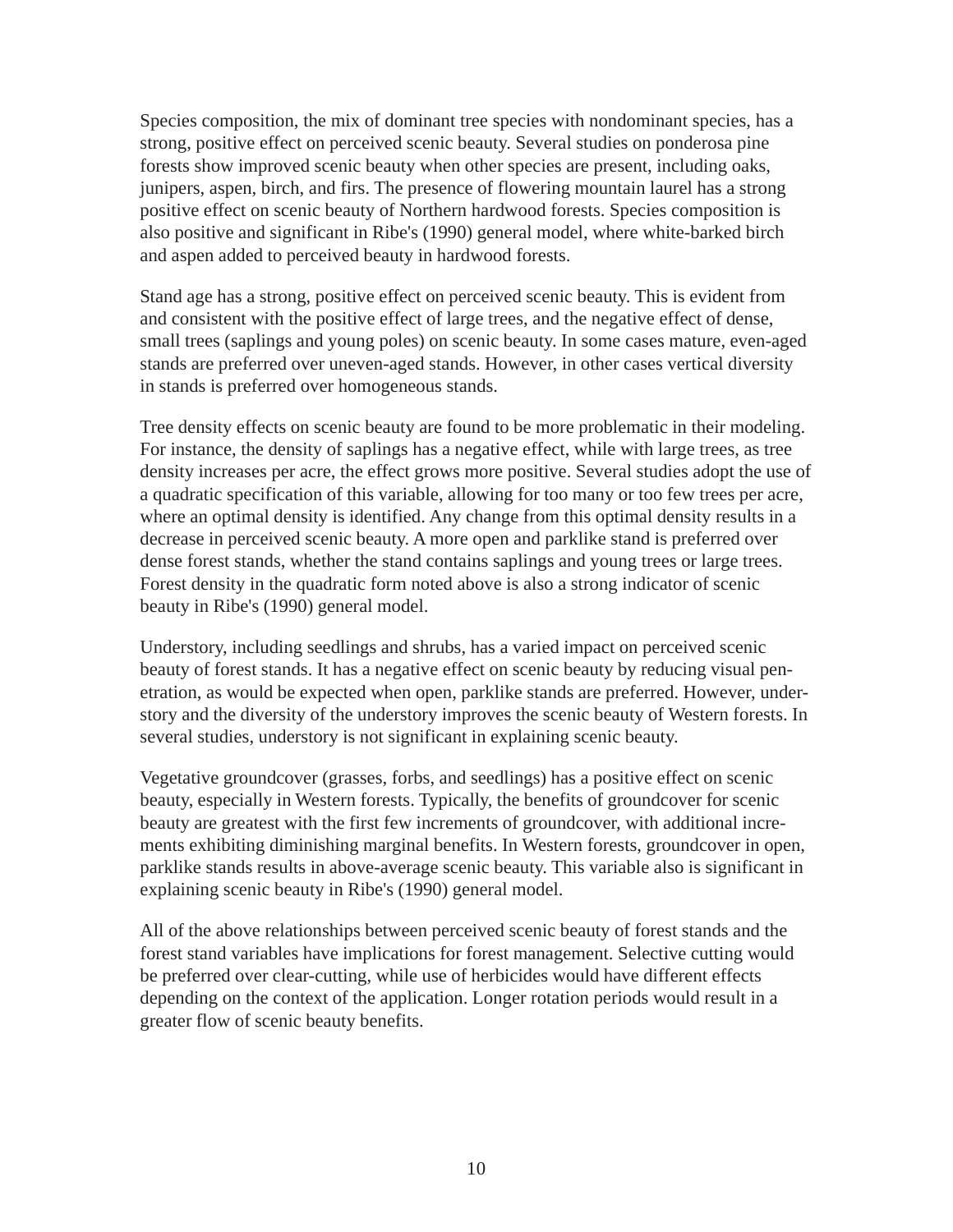The challenge of managing stands for desirable scenic beauty characteristics is, of course, that what looks good now may be at high risk for change in the future. In general, the types of characteristics preferred by those in the studies are not those which create a high risk for catastrophic change by fire or insects.

Decisions concerning the efficient provision of scenic beauty should take into account the costs of the provision. Different treatments may result in the same level of benefits but have different costs associated with them. One objective in forest management may be to maximize net benefits (total benefits less total costs) from a forest stand that includes multiple uses such as harvesting, recreation, and scenic quality. Another objective in forest management may be to minimize costs of specific production levels of one or more products or services from a forest. Scenic quality may be one of these products. The Scenic Beauty Estimation method is one way to quantify scenic quality of a landscape in order to compare the marginal costs of provision of scenic beauty with the marginal benefits derived from an incremental increase in management for scenic beauty. It also allows for trade-off identification with other forest products and services.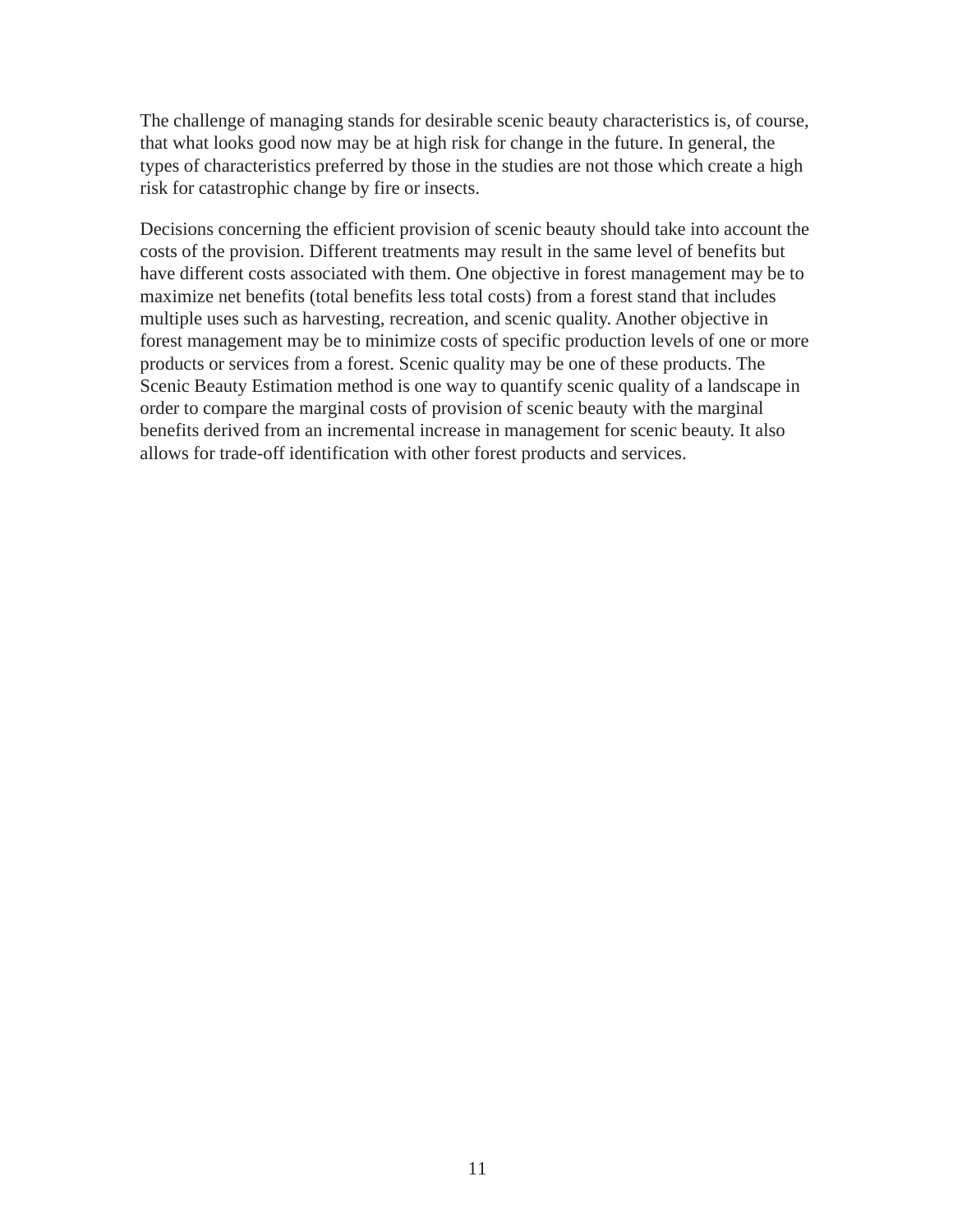## **V. Discussion and Conclusions**

The Scenic Beauty Estimation (SBE) method is a psychophysical approach to quantitatively measuring the scenic beauty, or visual quality, of landscapes. The SBE method conceptualizes the relationship between the observer and the landscape as interactive (for instance, beauty is neither solely "in the eye of the beholder" nor a property of the landscape). The SBE method uses both landscape properties and standardized observer ratings to determine quality scores. The estimation and subsequent predictive abilities of the method allows forest managers to gain an understanding of how their actions affect scenic beauty. From this knowledge, managers can design forest plans that are sensitive to jointly produced scenic beauty and secondary services (for example, increased recreational quality, improved property values) of forests.

The consistent application of research methods has been identified as an important responsibility of scenic beauty researchers. Comparisons of research results from different studies are difficult enough without compounding the problem with increased diversity of application. The fragmentation of studies limits the usefulness of the studies and makes application of the findings virtually nontransferable to other sites. Ribe (1990) identified the need for a generally valid model that exhibits greater applicability across different forests, potentially reducing time and effort requirements for future applications of the method by managers. An additional concern is the effect of different contexts on observer-judged scenic beauty. Different contexts surrounding the judgments can further compound the difficulties of information transfer and application of past research results to other areas and disturbance agents.

As is evident from the discussion of the impacts of forest insects on scenic beauty, these impacts have strong management implications. The prescription from the research is that forest scenic beauty of the interior West is affected for a longer period of time, due primarily to the relatively slow natural regeneration of the forests. The same impact in Eastern forests will probably be of a shorter duration because of the humid climate and the relatively more rapid regenerative abilities of these forests.

Three main factors that can affect scenic beauty include temporal, spatial, and structural components of forest dynamics. Forests are ever-changing products of natural processes that can be resilient to natural disturbances and human actions. Impacts on forest scenic beauty that are substantially negative in the short term, often can be naturally mitigated over time. Hull and Buhyoff (1986) develop the Scenic Beauty Temporal Distribution method that simulates and evaluates scenic beauty through time. Dynamic, or temporal, models are useful tools that provide valuable information to decision makers. The temporal span can cover the length of a management action, such as a harvest rotation period. It can also provide additional information on the implications of possible exchanges of scenic beauty for economic efficiency in stand rotations, including replanting of harvested sites, silvicultural treatments during stand regrowth such as thinning, and length of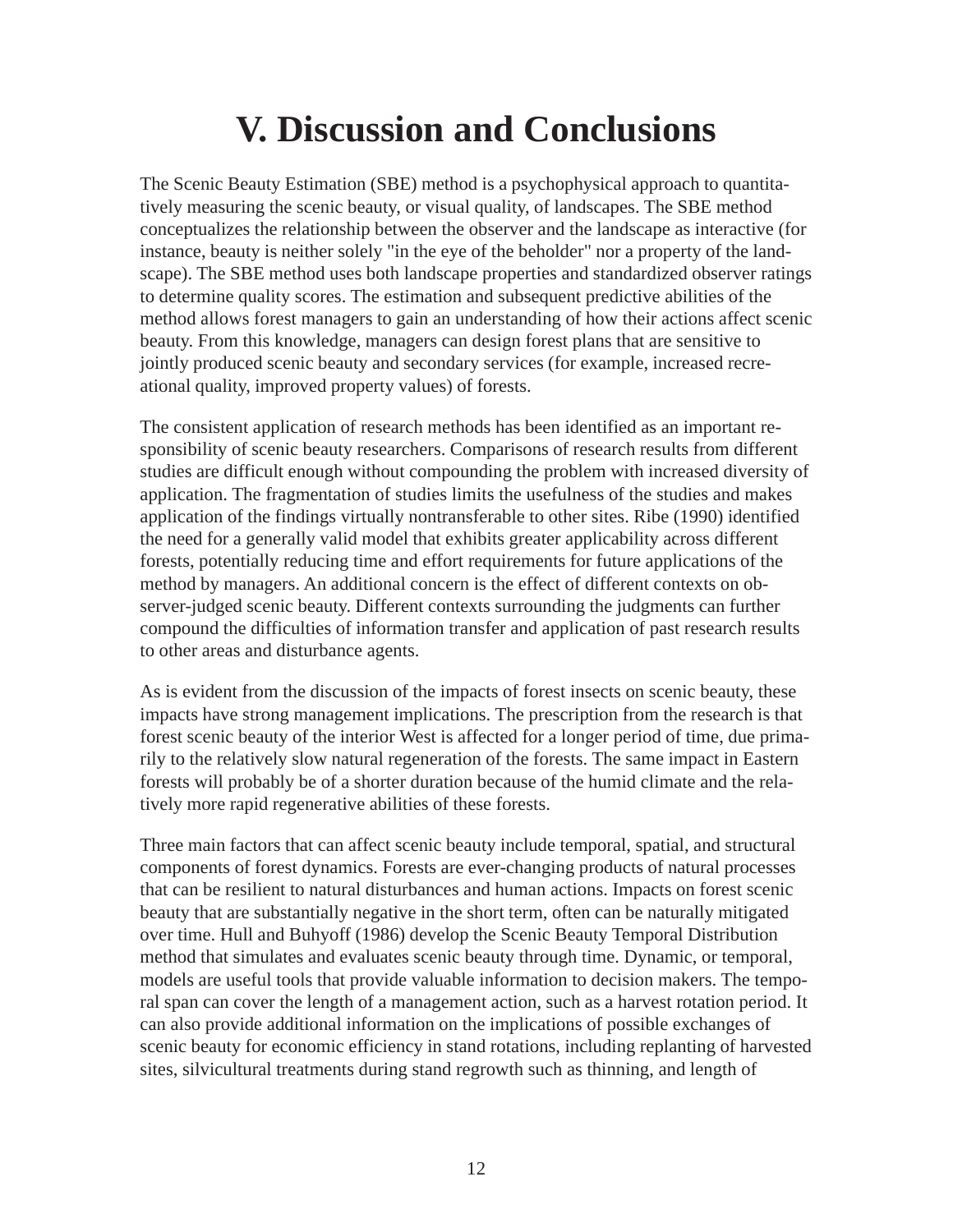rotation. Ribe (1991) investigated the flow of scenic beauty over time for even-aged versus uneven-aged management of northern hardwood forests, finding uneven-aged management produces higher long-term scenic beauty values than even-aged management; and that naturally regenerated old-growth hardwood forests (>200 years.) in uneven-aged management produced the highest value of scenic beauty while clear-cutting in even-aged management produced the lowest scenic beauty value. These results may not transfer to different biological situations.

Spatial factors may slightly mitigate perceived scenic beauty impacts. For example, because Eastern deciduous forests are significantly different from Western coniferous forests the same level of disturbance results in vastly different impacts on scenic beauty. Also, structural components of landscapes such as the presence of mountains or water (lakes, rivers), forest type, and human structures (such as homes and developed recreation facilities), affect judgments of scenic beauty. Future research on the scenic beauty of natural landscapes needs to be concerned with these issues. A dynamic approach to forest scenic management is important. Visual, vegetation, and stand management systems are evolving in this direction.

Further standardization of the SBE method is needed before comparability of the models and their results can become a widely useful tool. Individuals involved in planning, management, and policy can greatly benefit from the information gained from SBE studies, which allows easier identification of the trade-offs and value conflicts in management alternatives. Knowledge of the scenic consequences of policies, along with other consequences of management decisions and actions, is valuable to the decision maker. Models need to be in a format that decision makers, managers, and stakeholders can readily use to compare management options so that they can make relevant trade-offs (see, for example, Orland 1994). The results from such models may be used for conflict resolution, decision making, and the development of new policy and regulation. Additionally, the results may provide an invaluable method for attaining public involvement, extension, and education activities. Many advances have been made toward attaining these goals (Daniel et al. 1992; Orland and LaFontaine 1991; Orland et al. 1993).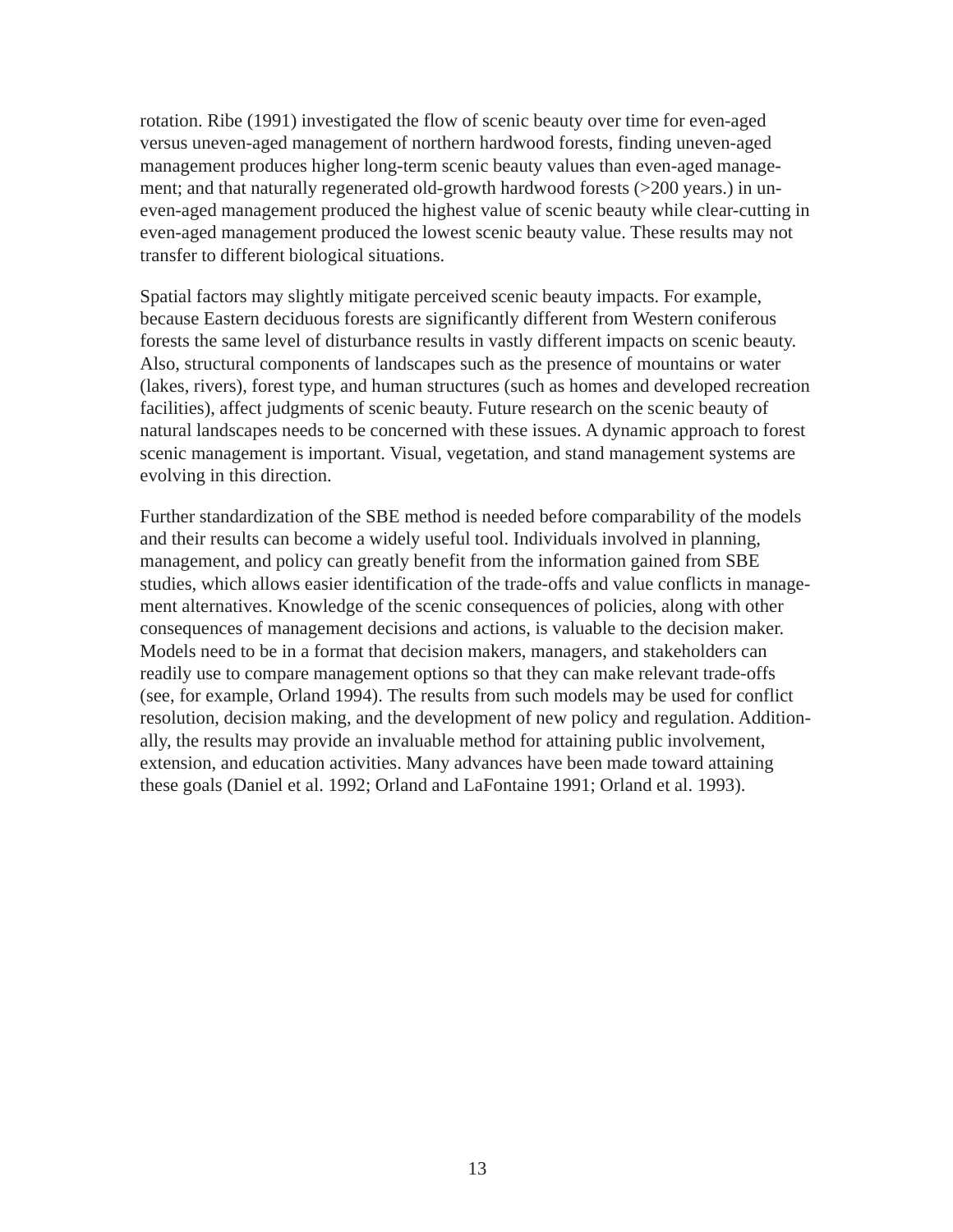### **VI. References**

- Anderson, Linda M. 1981. Land use designations affect perception of scenic beauty in forest landscapes. Forest Science. 27(2): 392-400.
- Anderson, Linda M.; Levi, Daniel J.; Daniel, Terry C.; Dieterich, John J. 1982. The esthetics effects of prescribed burning: A case study. Res. Note RM-413. Fort Collins, Colorado: USDA Forest Service, Rocky Mountain Forest and Range Experiment Station. 5 p.
- Arthur, L. M. 1977. Predicting scenic beauty of forest environments: Some empirical tests. Forest Science. 23(2): 151-160.
- Averill, Robert D.; Larson, Louise; Saveland, Jim; Wargo, Philip; Williams, Jerry; Bellinger, Melvin. 1995. Disturbance processes and ecosystem management. Washington, DC: USDA. 13 p.
- Benson, Robert E.; Ullrich, James R. 1981. Visual impacts of forest management activities: Findings on public preferences. Res. Pap. INT-262. Ogden, Utah: USDA Forest Service, Intermountain Forest and Range Experiment Station. 14 p.
- Bosselmann, P.; Craik, H. K. 1989. Perceptual simulations of environments. In: Bechtel, R.; Marans, R.; Michelson, W., eds. Methods in environmental and behavioral research. New York, New York: Van Norstrand Reinhold. 162-190. Brown, Thomas C. 1987. Production and cost of scenic beauty: Examples for a ponderosa pine forest. Forest Science. 33(2): 394-410.
- Brown, Thomas C.; Daniel, Terry C. 1984. Modeling forest scenic beauty: Concepts and application to ponderosa pine. Res. Pap. RM-256. Fort Collins, Colorado: USDA Forest Service, Rocky Mountain Forest and Range Experiment Station. 35 p.
- Brown, Thomas C.; Daniel, Terry C. 1986. Predicting scenic beauty of timber stands. Forest Science. 32(2): 471-487.
- Brown, Thomas C.; Daniel, Terry C. 1987. Context effects in perceived environmental quality assessment: Scene selection and landscape quality ratings. Journal of Environmental Psychology. 7: 233-250.
- Brown, Thomas C.; Daniel, Terry C. 1990. Scaling of ratings: Concepts and methods. Res. Pap. RM-293. Fort Collins, Colorado: USDA Forest Service, Rocky Mountain Forest and Range Experiment Station. 24 p.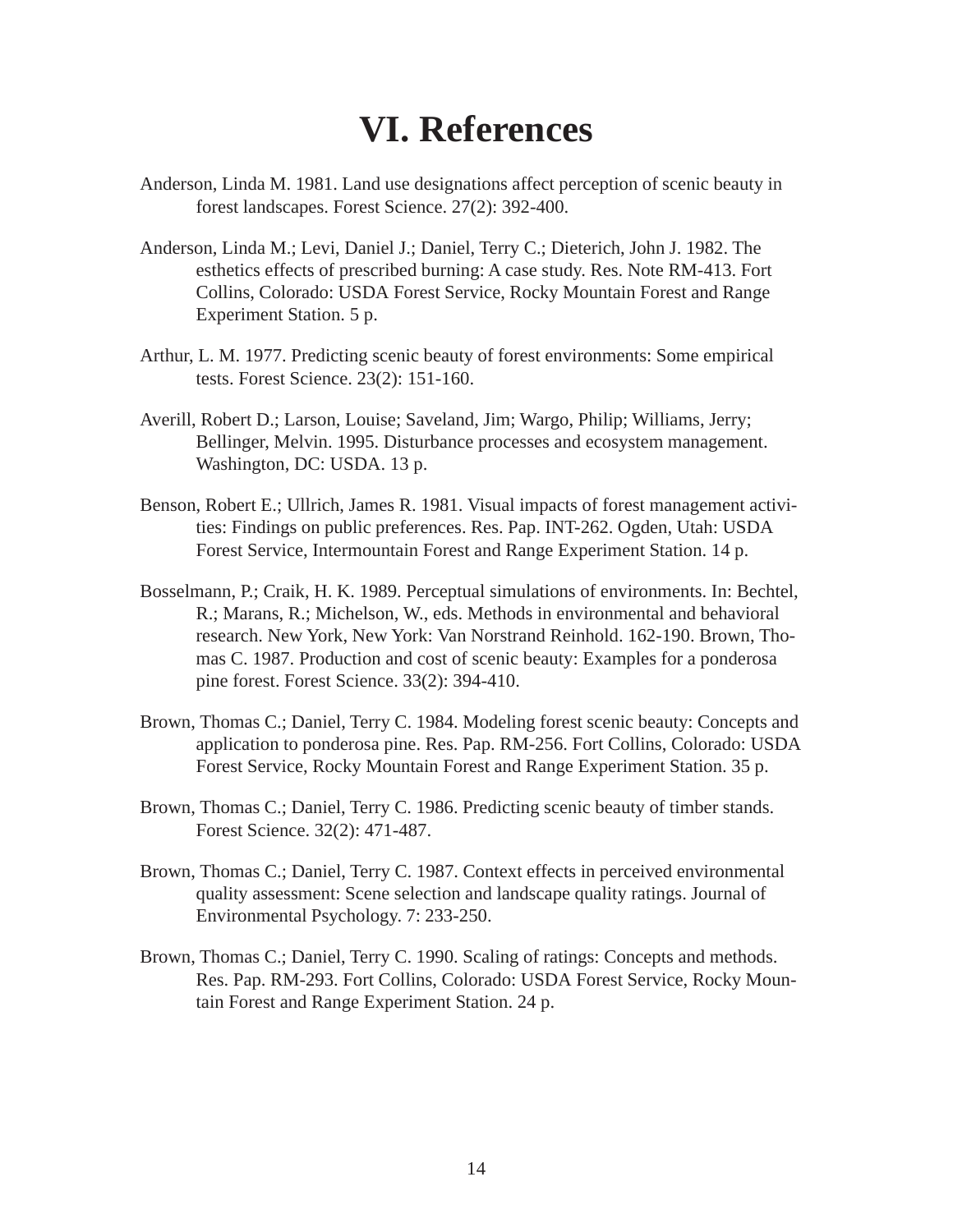- Brown, Thomas C.; Daniel, Terry C.; Richards, Merton T.; King, David A. 1988. Recreation participation and the validity of photo-based preference judgments. Journal of Leisure Research. 20(4): 40-60.
- Buhyoff, Gregory J.; Hull IV, R. B.; Lien, J. N.; Cordell, H. K. 1986. Prediction of scenic quality for southern pine stands. Forest Science. 32(3): 769-778.
- Buhyoff, Gregory J.; Leuschner, William A. 1978. Estimating psychological disutility from damaged forest stands. Forest Science. 24(3): 242-432.
- Buhyoff, Gregory J.; Leuschner, William A.; Arndt, Linda K. 1980. Replication of a scenic preference function. Forest Science. 26(2): 227-230.
- Buhyoff, Gregory J.; Wellman, J. D. 1979. Seasonality bias in landscape preference research. Leisure Sciences. 2(2): 181-190.
- Buhyoff, Gregory J.; Wellman, J. D. 1980. The specification of a nonlinear psychophysical function for visual landscape dimensions. Journal of Leisure Research. 12: 257-272.
- Buhyoff, Gregory J.; Wellman, J. D.; Daniel, Terry C. 1982. Predicting scenic quality for mountain pine beetle and western spruce budworm damaged forest vistas. Forest Science. 28(4): 827-838.
- Cordell, H. Ken; Bergstrom, John C.; Hartman, Lawrence A.; English, Donald B. K. 1990. An analysis of the outdoor recreation and wilderness situation in the United States: 1989-2040. Gen. Tech. Rep. RM-189. Fort Collins, Colorado: USDA Forest Service, Rocky Mountain Forest and Range Experiment Station. 113 p.
- Daniel, T. C.; Orland, B.; Hetherington, J.; Paschke, J. L.. 1992. Public perceptions and attitudes regarding spruce bark beetle damage to forest resources: A case study on the Chugach National Forest. Final Report. USDA Forest Service, Forest Pest Management-Region 4 and Methods Application Group (FPM-MAG). 80 p.
- Daniel, Terry C.; Anderson, Linda M.; Schroeder, Herbert W.; Wheeler III, Lawrence. 1977. Mapping the scenic beauty of forest landscapes. Leisure Science. 1(1): 35- 52.
- Daniel, Terry C.; Boster, Ron S. 1976. Measuring landscape esthetics: The scenic beauty estimation method. Res. Pap. RM-167. Fort Collins, Colorado: USDA Forest Service, Rocky Mountain Forest and Range Experiment Station. 66 p.
- Daniel, Terry C.; Brown, Thomas C.; King, David A.; Richards, Merton T.; Stewart, William P. 1989. Perceived scenic beauty and contingent valuation of forest campgrounds. Forest Science. 35(1): 76-90.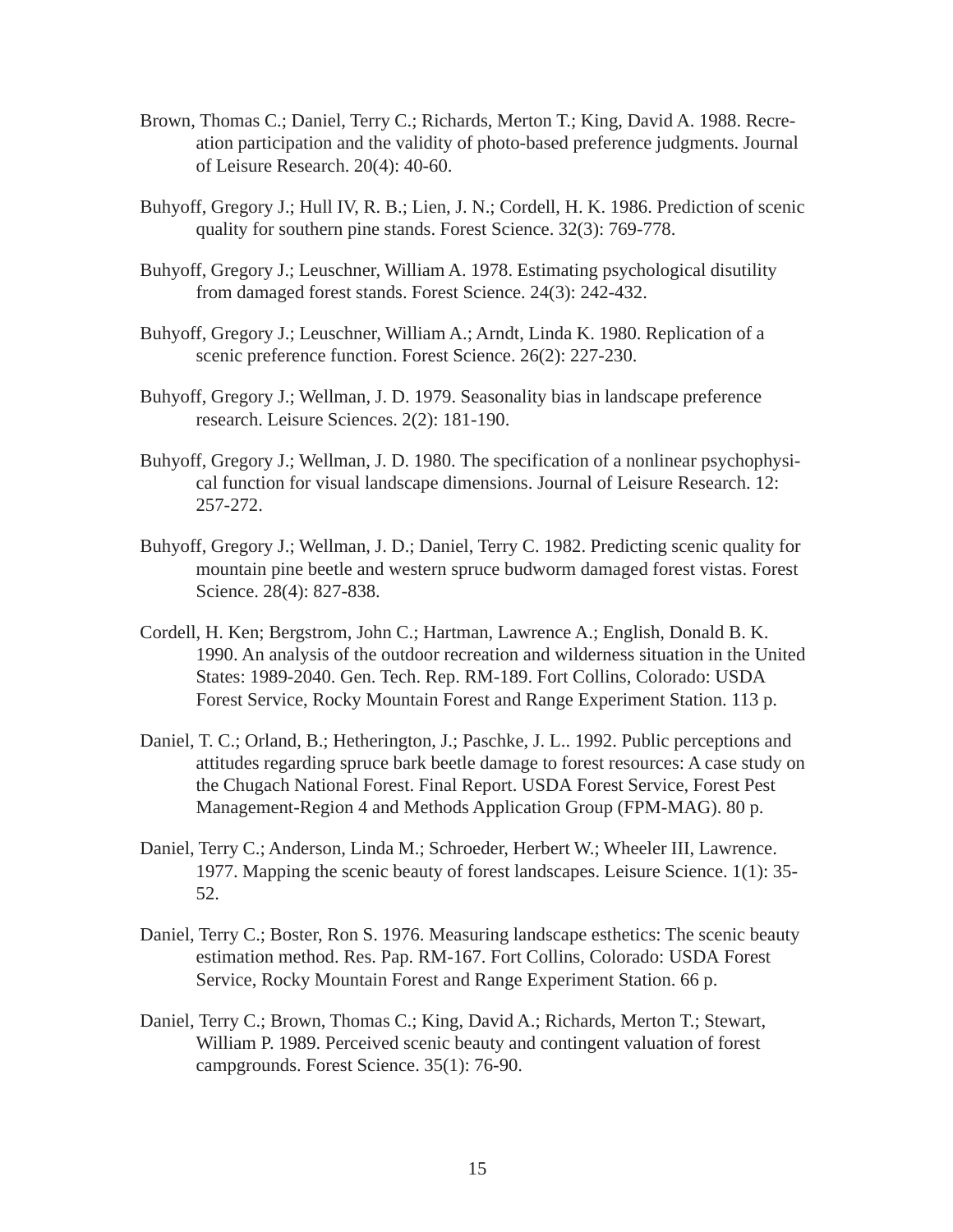- Daniel, Terry C.; Schroeder, Herbert. 1979. Scenic beauty estimation model: Predicting perceived beauty of forest landscapes. In: Elsner, G. H.; Smardon, R. C., tech. coord. Proceedings of our national landscape: A conference on applied techniques for analysis and management of the visual resource; 1979 April 23-25; Incline Village, NV. Gen. Tech. Rep. PSW-35. Berkeley, California: USDA Forest Service, Pacific Southwest Forest and Range Experiment Station. 514-523.
- Dwyer, John F. 1994. Customer diversity and the future demand for outdoor recreation. Gen. Tech. Rep. RM-252. Fort Collins, Colorado: USDA Forest Service, Rocky Mountain Forest and Range Experiment Station. 58 p.
- Hollenhorst, Steven J.; Brock, Samuel M.; Freimund, Wayne A.; Twery, Mark J. 1993. Predicting the effects of gypsy moth on near-view aesthetic preferences and recreation appeal. Forest Science. 39(1): 28-40.
- Hull, R. B., IV; Buhyoff, G. J. 1986. The scenic beauty temporal distribution method: An attempt to make scenic beauty assessments compatible with forest planning efforts. Forest Science. 32(2): 271-286.
- Hull, R. Bruce, IV. 1988. Forest visual quality management and research. In: Watson, A. H. comp. Outdoor recreation benchmark 1988: Proceedings of the national outdoor recreation forum; 1988 January 13-14; Tampa, FL. Gen. Tech. Rep. SE-52. Asheville, North Carolina: USDA Forest Service, Southeastern Forest Experiment Station. 485-498.
- Hull, R. Bruce, IV; Buhyoff, G. J.; Cordell, H. Ken. 1987. Psychophysical models: An example with scenic beauty perceptions of roadside pine forests. Landscape Journal. 6: 113-122.
- Hull, R. Bruce, IV; Buhyoff, Gregory J.; Daniel, Terry C. 1984. Measurement of scenic beauty: The law of comparative judgment and scenic beauty estimation procedures. Forest Science. 30(4): 1084-1096.
- Hull, R. Bruce, IV; Stewart, W. P. 1992. Validity of photo-based scenic beauty judgments. Journal of Environmental Psychology. 12: 101-114.
- Market Opinion Research. 1986. Final report of a nationwide survey of outdoor recreation participation. Unpublished report prepared for the President's Commission on Americans Outdoors.
- McCool, Stephen F.; Benson, Robert E.; Ashor, Joseph L. 1986. How the public perceives the visual effects of timber harvesting: An evaluation of interest group preferences. Environmental Management. 10(3): 385-391.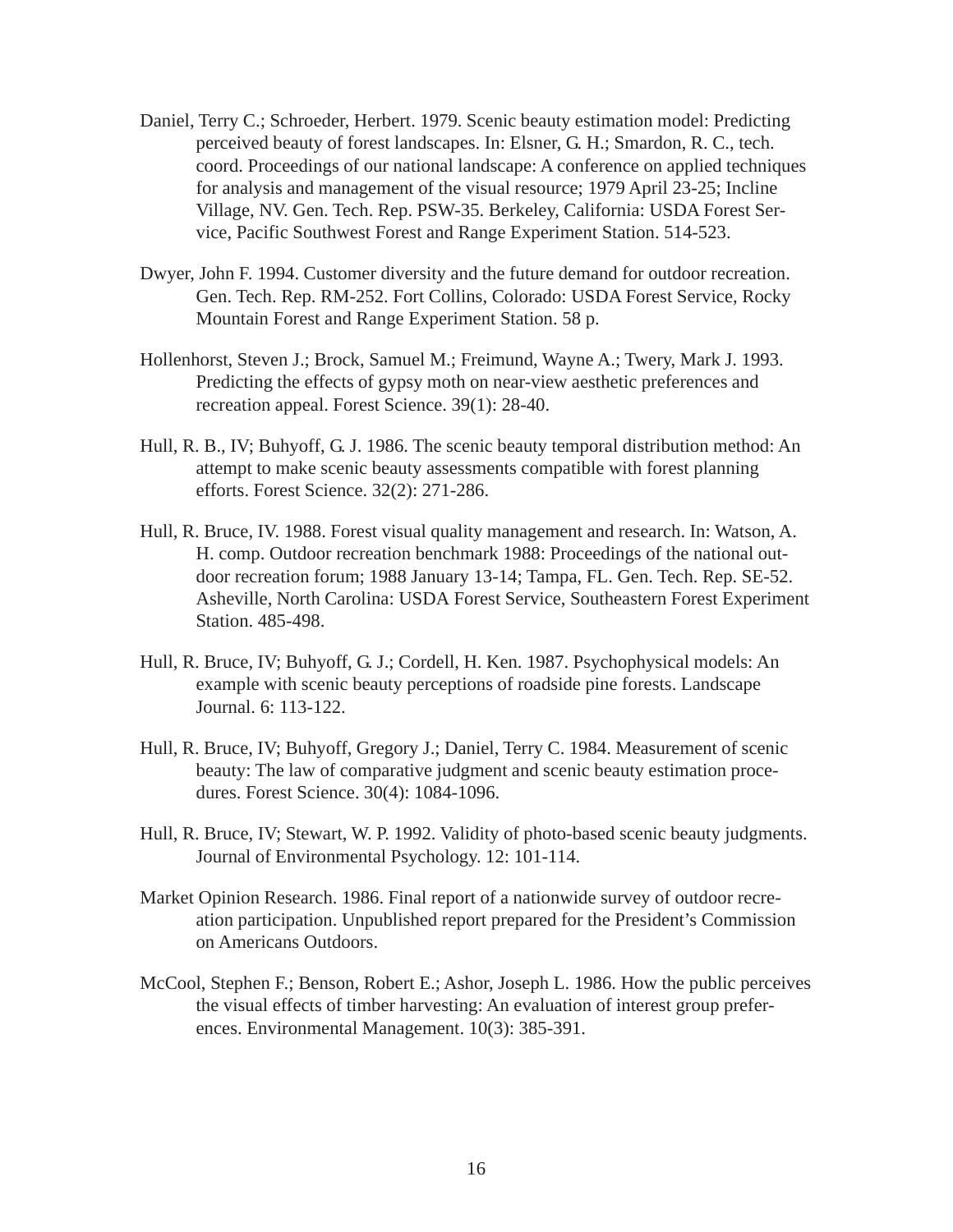- Orland, B. 1994. SmartForest: 3-D interactive forest visualization and analysis. Decision Support 2001, American Society for Photogrammetry and Remote Sensing, Washington, DC. 12 p.
- Orland, B.; Daniel, T. C.; Hetherington, J.; Paschke, J. L. 1993. Visualization of forest management issues on the Dixie National Forest. Final Report. USDA Forest Service, Forest Pest Management-Region 4 and Methods Application Group (FPM-MAG). 60 p.
- Orland, B.; LaFontaine, J. 1991. Development and description of a visual image database for visual simulation of western spruce budworm impact. Project Final Report. USDA Forest Service, Forest Pest Management, Methods Application Group (FPM-MAG). 24 p.
- Patey, Roberta C.; Richard M. Evans. 1979. Identification of scenically preferred forest landscapes. In: Elsner, G. H.; Smardon, R. C., tech. coord. Proceedings of our national landscape: A conference on applied techniques for analysis and management of the visual resource; 1979 April 23-25; Incline Village, NV. Berkeley, California: USDA Forest Service, Pacific Southwest Forest and Range Experiment Station. 532-538.
- Ribe, Robert G. 1988. Getting the scenic beauty estimation method to a ratio scale: A simple revision to assess positive and negative landscapes. In: Lawrence, D.; Habe, R.; Hacker, A.; Sherrod, D., compilers. EDRA 19/1988: People's needs, planet management, paths to coexistence. Oklahoma City, Oklahoma: Environmental Design Research Association. 41-47.
- Ribe, Robert G. 1989. The aesthetics of forestry: What has empirical preference research taught us? Environmental Management. 13(1): 55-74.
- Ribe, Robert G. 1990. A general model for understanding the perception of scenic beauty in northern hardwood forests. Landscape Journal. 9(2): 86-101.
- Ribe, Robert G. 1991. The scenic impact of key forest attributes and long-term management alternatives for hardwood forests. In: Proceedings: 8th Central Hardwood Forest Conference; 1991 March 4-6; University Park, PA. Gen. Tech. Rep. NE-148. Radnor, PA: USDA Forest Service, Northeastern Forest Experiment Station. 34-54.
- Richards, Merton T.; King, David A.; Daniel, Terry C.; Brown, Thomas C. 1990. The lack of an expected relationship between travel cost and contingent value estimates of forest recreation value. Leisure Sciences. 12: 303-319.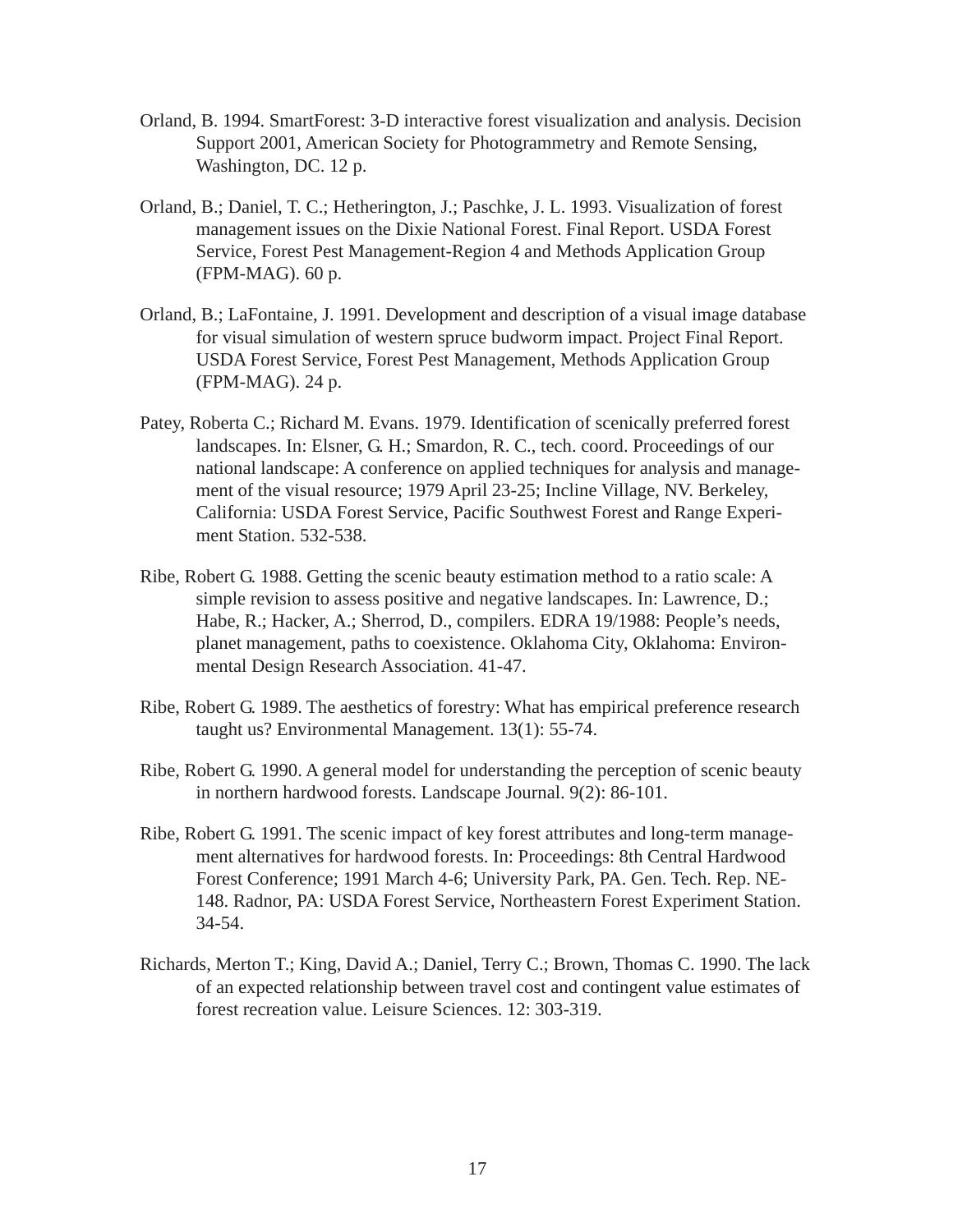- Ruddell, Edward J.; Gramann, James H.; Rudis, Victor A.; Westphal, Joanne M. 1989. The psychological utility of visual penetration in near-view forest scenicbeauty models. Environment and Behavior. 21(4): 393-412.
- Rudis, V. A.; Gramann, J. H.; Ruddell, E. J.; Westphal, J. M. 1988. Forest inventory and management-based visual preference models of southern pine stands. Forest Science. 34(4): 846-863.
- Schroeder, Herbert W.; Daniel, Terry C. 1980. Predicting the scenic quality of forest road corridors. Environment and Behavior. 12(3): 349-366.
- Schroeder, Herbert W.; Daniel, Terry C. 1981. Progress in predicting the perceived scenic beauty of forest landscapes. Forest Science. 27(1): 71-80.
- Taylor, Jonathan G.; Daniel, Terry C. 1984. Prescribed fire: Public education and perception. Journal of Forestry. 82(6): 361-365.
- Vining, Joanne; Daniel, Terry C.; Schroeder, Herbert W. 1984. Predicting scenic beauty in forested residential landscapes. Journal of Leisure Research. 16: 124-135.
- Vodak, M. C.; Roberts, P. L.; Wellman, J. D.; Buhyoff, G. J. 1985. Scenic impacts of eastern hardwood management. Forest Science. 31(2): 289-302.
- Wade, G. 1982. The relationship between landscape preference and looking time: A methodological investigation. Journal of Leisure Research. 14: 217-222.
- Zube, E. H.; Simcox, D. E.; Law, C. S. 1987. Perceptual landscape simulations: History and prospect. Landscape Journal. 6: 62-80.
- Zube, Ervin H.; Sell, J. L.; Taylor, J. G. 1982. Landscape perception: Research, application and theory. Landscape Planning. 9: 1-33.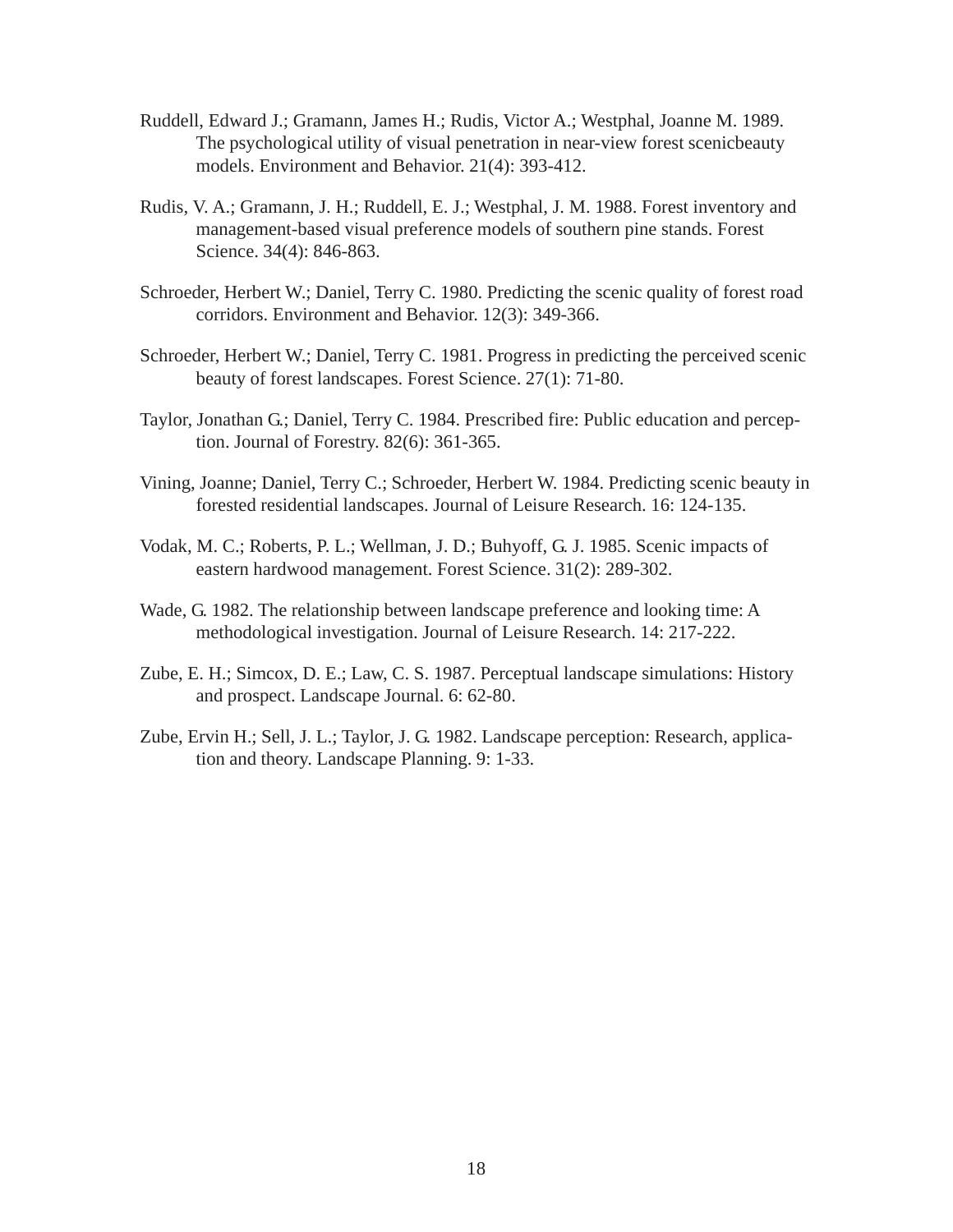## **Appendix A: Scenic Beauty Estimation Studies**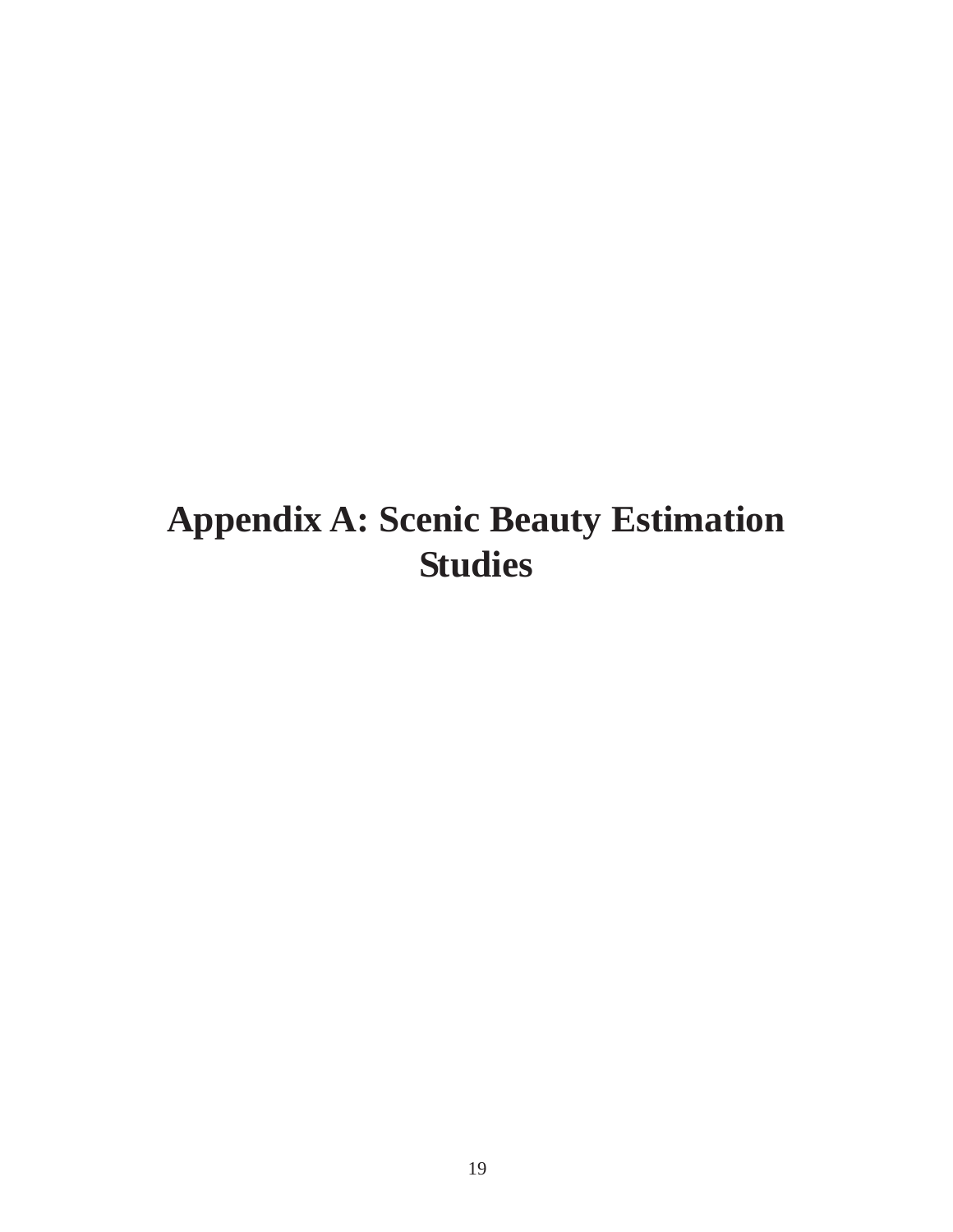| <b>Researchers</b>       | <b>Observer</b><br>Group                                                | Location                                       | <b>Forest Type</b> | <b>Visual</b><br><b>Impact</b><br><b>Agent</b>     | <b>Visual</b><br>Range | <b>Key Point(s)</b>                                                                                                                                                     |
|--------------------------|-------------------------------------------------------------------------|------------------------------------------------|--------------------|----------------------------------------------------|------------------------|-------------------------------------------------------------------------------------------------------------------------------------------------------------------------|
| Anderson<br>1981         | Psychology<br>students                                                  | Northern<br>Arizona                            | Conifer-<br>ous    | Labels: land<br>use<br>designations                | Mid to<br>far          | Labels have significant<br>impact.                                                                                                                                      |
| Anderson et<br>al. 1982  | College<br>students                                                     | Northern<br>Arizona                            | Conifer-<br>ous    | Fire                                               | Near                   | Estimates prescribed<br>burning impacts.                                                                                                                                |
| Arthur 1977              | Students;<br>Forest<br>Service<br>landscape<br>architects;<br>residents | Northern<br>Arizona                            | Conifer-<br>ous    | Manage-<br>ment                                    | Near                   | Develops 3 models<br>-physical features,<br>timber cruise, and<br>design inventory-in<br>which the timber cruise<br>model is the most<br>efficient predictive<br>model. |
| Benson &<br>Ullrich 1981 | Students,<br>teachers,<br>research-<br>ers                              | Montana,<br>Idaho                              | Conifer-<br>ous    | Harvesting,<br>season,<br>time, roads,<br>& trails | Near to<br>mid         | Natural and orderly<br>scenes preferred; time<br>improves scenic beauty.                                                                                                |
| Brown 1987               | Student,<br>church,<br>civic                                            | Northern<br>Arizona                            | Conifer-<br>ous    | Harvest                                            | Near                   | Estimates cost of scenic<br>beauty.                                                                                                                                     |
| Brown &<br>Daniel 1984   | Student,<br>church,<br>civic                                            | Northern<br>Arizona                            | Conifer-<br>ous    | Harvest                                            | Near                   | Derives management<br>implications.                                                                                                                                     |
| Brown &<br>Daniel 1986   | Student,<br>church,<br>civic                                            | Northern<br>Arizona                            | Conifer-<br>ous    | Pre-harvest                                        | Near                   | Cross-validation<br>experiments,<br>consistency across<br>observer groups.                                                                                              |
| Brown &<br>Daniel 1987   | <b>Students</b>                                                         | Northern<br>Arizona                            | Conifer-<br>ous    | Context<br>effects:<br>harvest                     | Near                   | Context has significant<br>impact on SB<br>judgements.                                                                                                                  |
| Brown et al.<br>1988     | Onsite<br>campers                                                       | Northern<br>Arizona,<br>camp-<br>grounds       | Conifer-<br>ous    | Direct vs.<br>photo-based<br>evaluations           | Near                   | Onsite direct judgments<br>of SB (and WTP) are<br>higher than photo-based<br>judgments.                                                                                 |
| Brown et al.<br>1990     | Campers                                                                 | Northern<br>Arizona,<br>developed<br>campsites | Conifer-<br>ous    | Forest<br>characteris-<br>tics                     | Near                   | SBE and recreation<br>value judgments are<br>nearly identical.                                                                                                          |

#### **Table A1. Scenic Beauty Estimation Studies**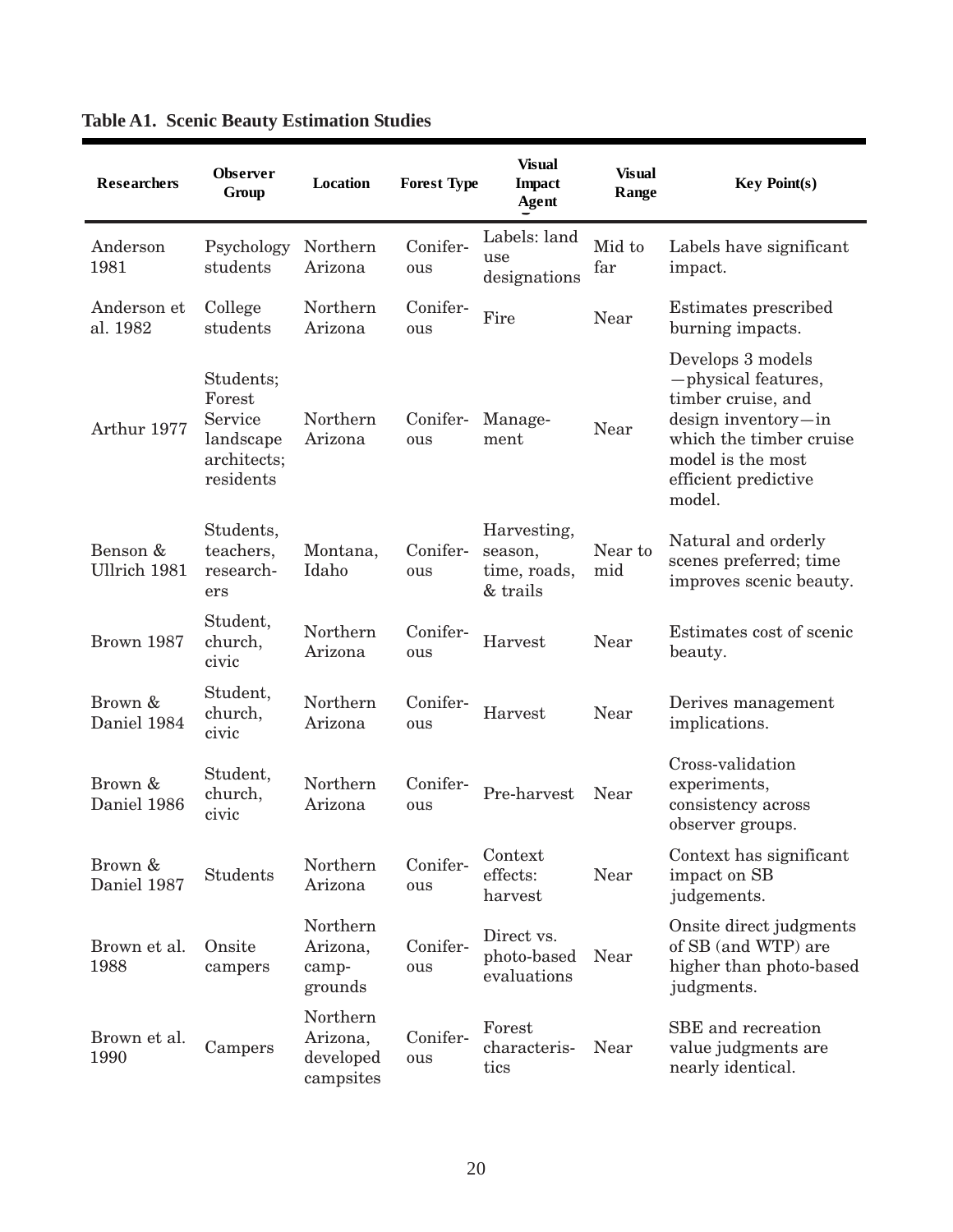| <b>Researchers</b>             | Observer<br>Group                            | Location                      | <b>Forest Type</b> | <b>Visual</b><br><b>Impact</b><br>Agent                  | <b>Visual</b><br>Range | <b>Key Point(s)</b>                                                                                                                                                                                 |
|--------------------------------|----------------------------------------------|-------------------------------|--------------------|----------------------------------------------------------|------------------------|-----------------------------------------------------------------------------------------------------------------------------------------------------------------------------------------------------|
| Buhyoff &<br>Leuschner<br>1978 | Students,<br>foresters,<br>nonforest-<br>ers | <b>Blue Ridge</b><br>Parkway  | Decidu-<br>ous     | Southern<br>pine beetle                                  | Mid to<br>far          | Paired comparisons;<br>largest impact up to<br>10% damage; knowledge<br>of pest damage<br>decreases judgments;<br>consistency across<br>observer groups.                                            |
| Buhyoff &<br>Wellman<br>1980   | Students                                     | Blue Ridge<br>Parkway         | Decidu-<br>ous     | Southern<br>pine beetle,<br>snow, and<br>mountains       | Far                    | Law of Comparative<br>Judgments. Includes<br>three studies. Tests<br>with and without pest<br>information groupings.<br>Discovers a<br>comprehensive<br>logarithmic stimulus-<br>response function. |
| <b>Buhyoff</b><br>et al. 1980  | Students                                     | Blue Ridge<br>Parkway         | Decidu-<br>ous     | Southern<br>pine beetle                                  | Mid to<br>far          | Paired comparisons;<br>finds Buhyoff &<br>Leuschner 1978 is<br>reliable and predictively<br>valid.                                                                                                  |
| <b>Buhyoff</b><br>et al. 1982  | Students,<br>church,<br><b>PTA</b>           | Colorado<br>Front<br>Range    | Conifer-<br>ous    | Mountain<br>pine beetle,<br>western<br>spruce<br>budworm | Far                    | No difference between<br>observer group<br>judgments; SBE and<br>LCY yield similar<br>metrics; information on<br>pest damage impacts<br>SB judgments.                                               |
| <b>Buhyoff</b><br>et al. 1986  | Students                                     | North<br>Carolina<br>Piedmont | Conifer-<br>ous    | Forest<br>conditions                                     | Near                   | Evaluates SB of current<br>and future forest stands<br>by age class.                                                                                                                                |
| Daniel &<br>Boster 1976        | 26 public<br>groups; 6<br>categories         | Northern<br>Arizona           | Conifer-<br>ous    | Harvest<br>manage-<br>ment                               | Near to<br>mid         | Similarities and<br>differences across<br>observer groups; photo<br>validity.                                                                                                                       |
| Daniel &<br>Schroeder<br>1979  | Unidenti-<br>fied                            | Northern<br>Arizona           | Conifer-<br>ous    | Forest<br>composition<br>and<br>condition                | Near                   | Identifies limitations of<br>model.                                                                                                                                                                 |
| Daniel<br>et al. 1977          | Students                                     | Northern<br>Arizona           | Conifer-<br>ous    | Manage-<br>ment                                          | Near to<br>mid         | Describes development<br>of SBE mapping<br>technology.                                                                                                                                              |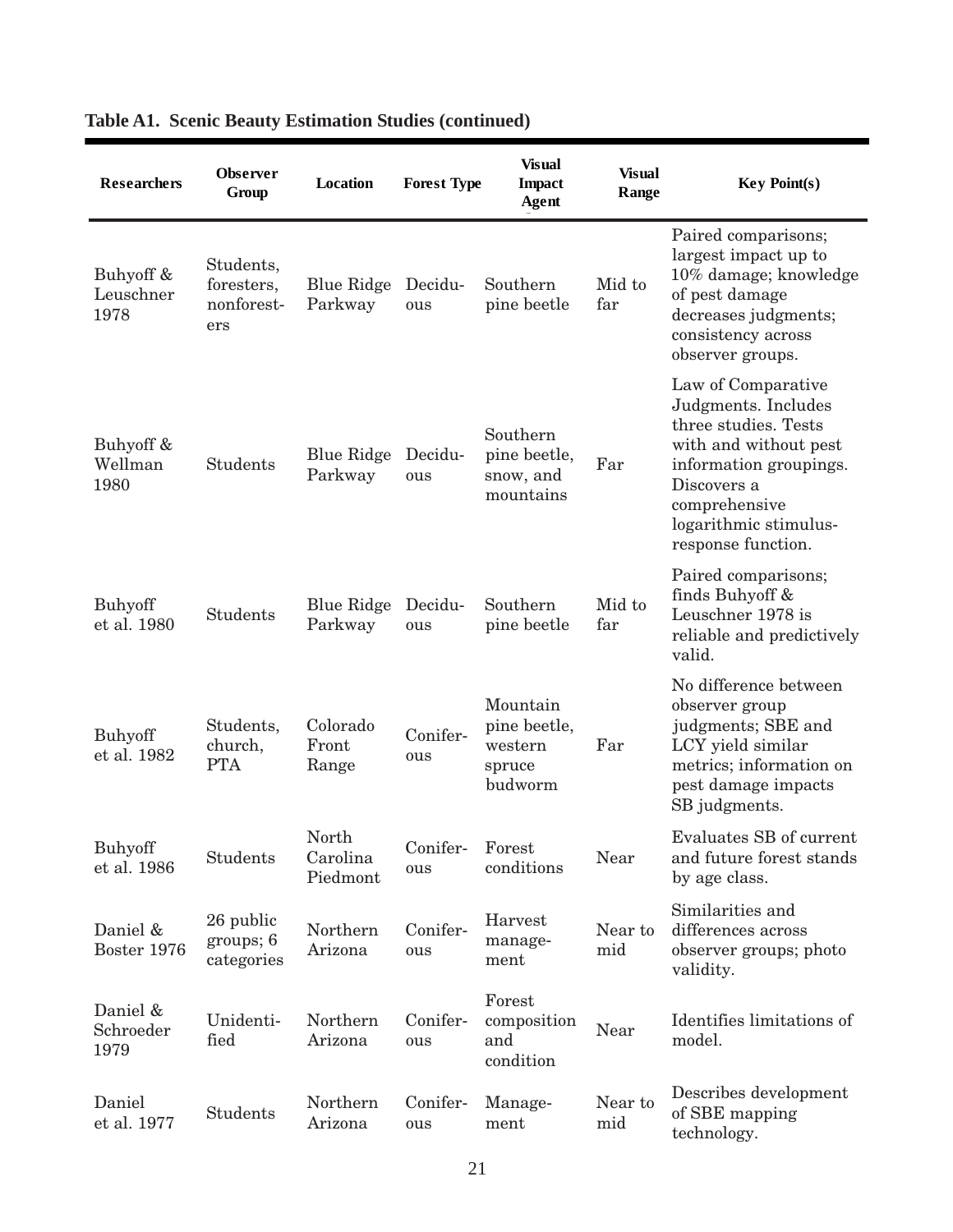| <b>Researchers</b>         | <b>Observer</b><br>Group                                               | <b>Location</b>                                                                           | <b>Forest Type</b> | <b>Visual</b><br><b>Impact</b><br><b>Agent</b> | Visual<br>Range | <b>Key Point(s)</b>                                                                                                                                                          |
|----------------------------|------------------------------------------------------------------------|-------------------------------------------------------------------------------------------|--------------------|------------------------------------------------|-----------------|------------------------------------------------------------------------------------------------------------------------------------------------------------------------------|
| Daniel<br>et al. 1989      | Campers                                                                | Northern<br>Arizona,<br>camp-<br>grounds                                                  | Conifer-<br>ous    | Management Near                                |                 | Comparison of WTP<br>and SBE results in a<br>strong linear<br>relationship.                                                                                                  |
| Hollenhorst<br>et al. 1993 | 3 interest<br>groups:<br>preserva-<br>tion,<br>utilization,<br>neutral | Central<br>Appalachi-<br>an Plateau                                                       | Decidu-<br>ous     | Gypsy moth                                     | Near            | Information on insect<br>damage has minimal<br>effect; SB estimates<br>increase up to $30-40\%$<br>damage; SBE and<br>recreation value<br>judgments are nearly<br>identical. |
| Hull &<br>Buhyoff<br>1986  | <b>Students</b>                                                        | Virginia<br>Piedmont<br>and<br>Coastal<br>Plain;<br>North<br>Carolina<br>Coastal<br>Plain | Conifer-<br>ous    | Management Near                                |                 | Development of Scenic<br><b>Beauty Temporal</b><br>Distribution model to<br>track SBEs across<br>planning horizon.<br>Identifies strengths and<br>weaknesses.                |
| Hull et al.<br>1984        | Student,<br>church,<br><b>PTA</b>                                      | Colorado<br>Front<br>Range                                                                | Conifer-<br>ous    | Mountain<br>pine beetle                        | Far             | Finds SBE and Law of<br>Comparative Judgment<br>methods' results are<br>similar. Tests for<br>convergence validity.                                                          |
| Hull et al.<br>1987        | <b>Students</b>                                                        | Virginia<br>Piedmont<br>and<br>Coastal<br>Plain;<br>North<br>Carolina<br>Coastal<br>Plain | Conifer-<br>ous    | Roadside<br>stands                             | Near            | Tests alternative<br>functional forms;<br>importance of<br>documentation of<br>empirical studies.                                                                            |
| Hull &<br>Stewart<br>1992  | Onsite<br>hikers,<br>up-and<br>downhill;<br>students                   | Colorado's<br>White<br><b>River NF</b><br>trail                                           | Conifer-<br>ous    | Context<br>effects                             | Near to<br>far  | Investigates context<br>effects on SB<br>judgments; finds photo-<br>based judgments may<br>not be valid.                                                                     |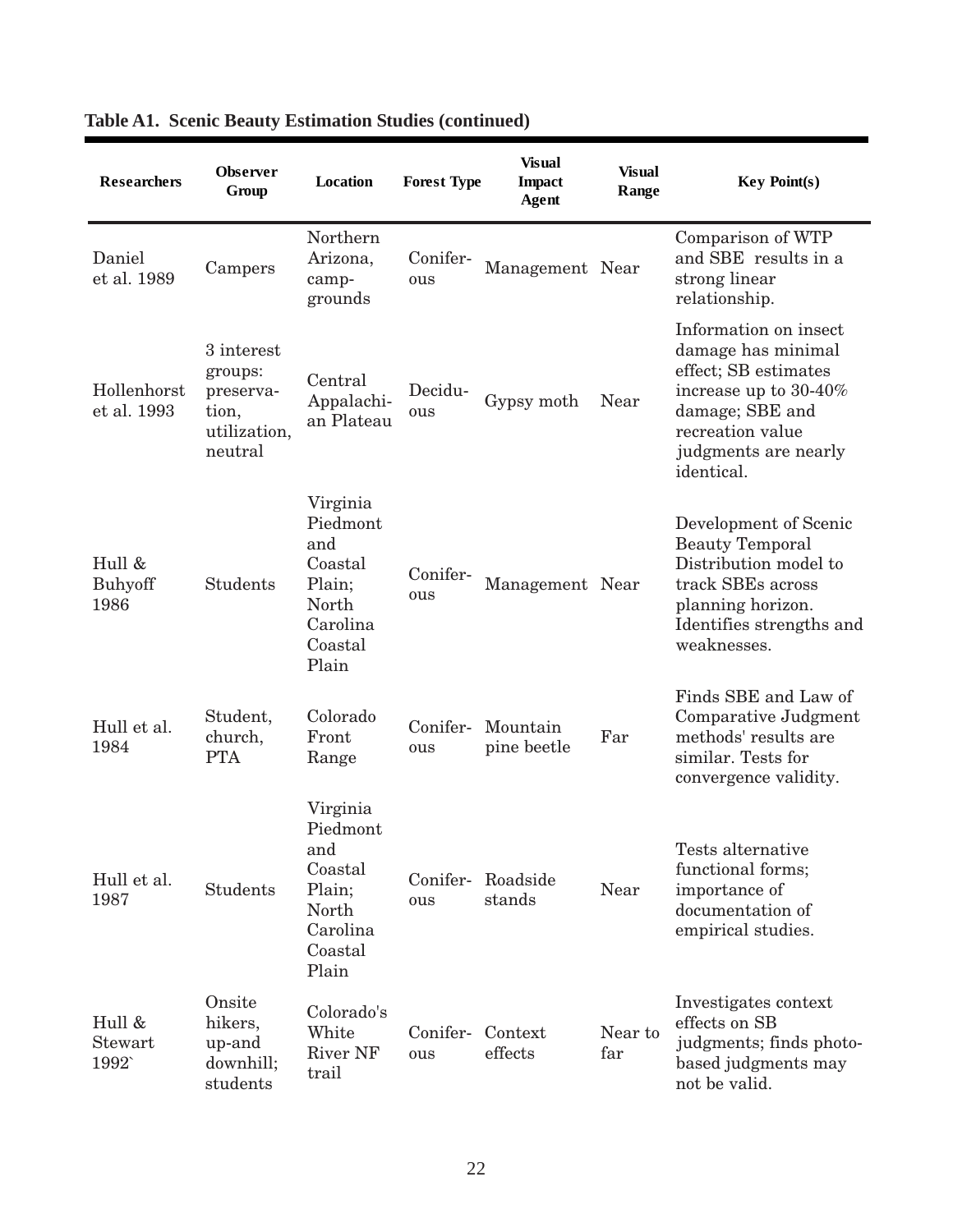| <b>Researchers</b>           | <b>Observer</b><br>Group                                                                 | Location                                | <b>Forest Type</b>                 | <b>Visual</b><br><b>Impact</b><br>Agent                                                                                      | <b>Visual</b><br>Range | <b>Key Point(s)</b>                                                                                                                                                                                                        |
|------------------------------|------------------------------------------------------------------------------------------|-----------------------------------------|------------------------------------|------------------------------------------------------------------------------------------------------------------------------|------------------------|----------------------------------------------------------------------------------------------------------------------------------------------------------------------------------------------------------------------------|
| McCool et<br>al. 1986        | 18<br>profession-<br>al and<br>public-<br>interest<br>groups in<br>western<br>Montana    | Montana<br>and<br>northern<br>Idaho     | Conifer-<br>ous                    | <b>USDA</b><br>Forest<br>Service<br>Visual<br>Management<br>System<br>Visual<br>Quality<br>Objective<br>classifica-<br>tions | Mid                    | All groups have<br>similar rank<br>orderings but<br>different absolute<br>preference range.                                                                                                                                |
| Patey &<br><b>Evans</b> 1979 | Eastern<br>Tennessee<br>residents                                                        | Eastern<br>Tennessee                    | Decidu-<br>ous<br>/conifer-<br>ous | Management Near                                                                                                              |                        | Respondents prefer<br>forest landscape to<br>be open and parklike<br>with low understory<br>shrub density.                                                                                                                 |
| <b>Ribe 1990</b>             | 12<br>profession-<br>al and<br>public-<br>interest<br>groups in<br>southern<br>Wisconsin | Northern<br>Wisconsin                   | Decidu-<br>ous                     | Management Near                                                                                                              |                        | Develops a<br>regionally valid<br>model for northern<br>deciduous forests;<br>extends knowledge<br>toward more<br>generally valid<br>model for all forests.                                                                |
| Richards et<br>al. 1990      | Campers                                                                                  | Northern<br>Arizona<br>camp-<br>grounds | Conifer-<br>ous                    | Management Near                                                                                                              |                        | Finds photo-based<br>WTP and onsite<br>WTP are<br>uncorrelated.                                                                                                                                                            |
| Ruddell et<br>al. 1989       | <b>Students</b>                                                                          | Eastern<br>Texas                        | Conifer-<br>ous                    | Management Near                                                                                                              |                        | Provides theoretical<br>content by<br>combining<br>psychophysical and<br>psychological<br>methods through a<br>visual penetration<br>variable in the<br>model. Visual<br>penetration is<br>important for SB<br>valuations. |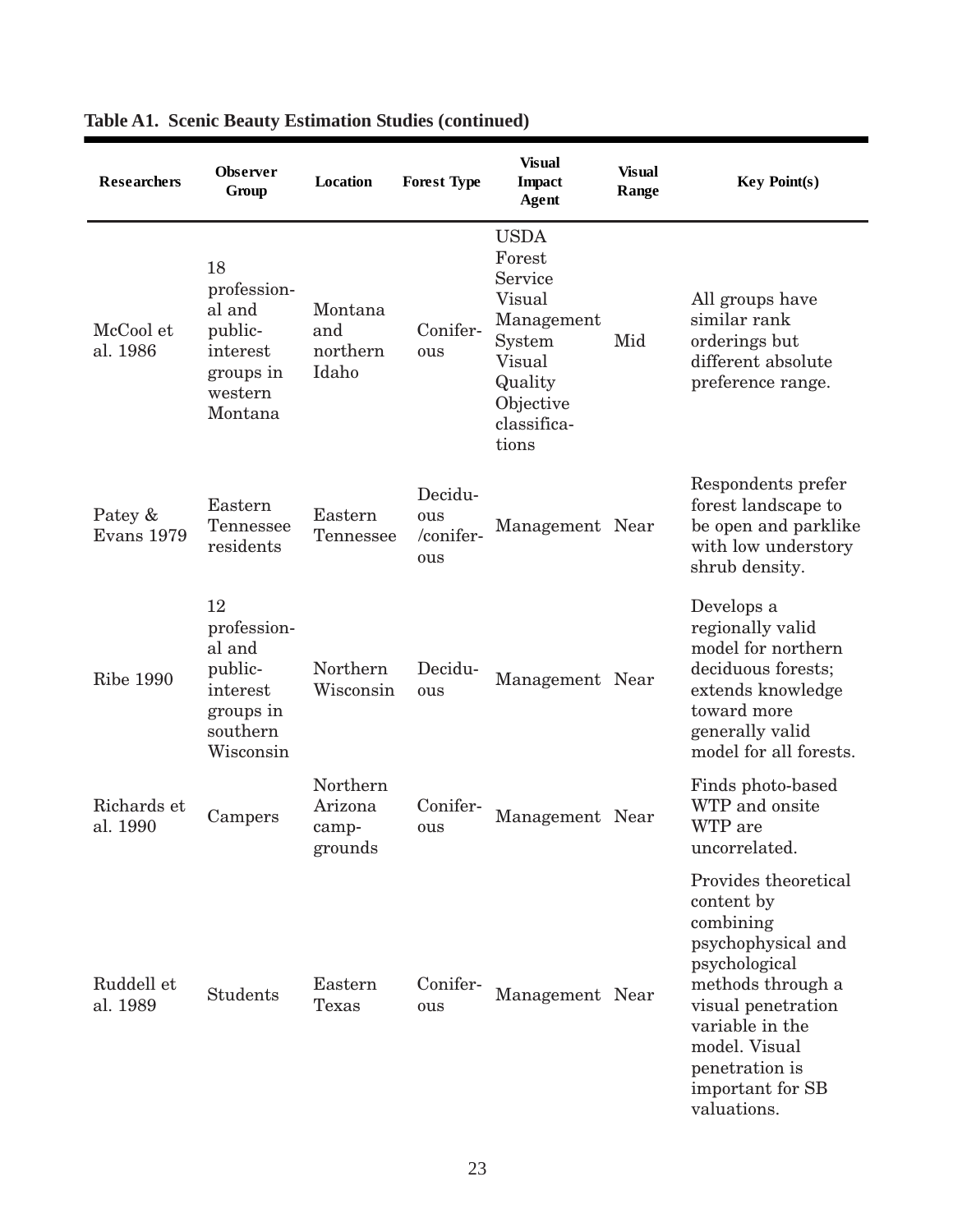| <b>Researchers</b>               | <b>Observer</b><br>Group                                | <b>Location</b>                    | <b>Forest Type</b> | <b>Visual</b><br><b>Impact</b><br>Agent                     | <b>Visual</b><br>Range | <b>Key Point(s)</b>                                                                                                                                                                                                                    |
|----------------------------------|---------------------------------------------------------|------------------------------------|--------------------|-------------------------------------------------------------|------------------------|----------------------------------------------------------------------------------------------------------------------------------------------------------------------------------------------------------------------------------------|
| Rudis et al.<br>1998             | <b>Students</b>                                         | Eastern<br>Texas                   | Conifer-<br>ous    | Manage-<br>ment                                             | Near                   | Applications of timber<br>management practices.<br>Tests inter-seasonal<br>differences.                                                                                                                                                |
| Schroeder &<br>Daniel 1980       | <b>Students</b>                                         | Northern<br>Arizona                | Conifer-<br>ous    | Road<br>corridors                                           | Near to<br>mid         | Use of SBE data for<br>road corridor selection.                                                                                                                                                                                        |
| Taylor &<br>Daniel 1984,<br>1985 | Church,<br>civic clubs,<br>parent<br>organiza-<br>tions | Western<br>United<br><b>States</b> | Conifer-<br>ous    | Fire (light)<br>vs. severe)                                 | Near                   | Camping is impacted<br>the most by all fires; SB<br>judgments are<br>negatively impacted by<br>fire, but light burns<br>improved SB.                                                                                                   |
| Vining et al.<br>1984            | <b>Students</b>                                         | Colorado<br>Front<br>Range         | Conifer-<br>ous    | Residential<br>develop-<br>ment;<br>mountain<br>pine beetle | Near to<br>far         | Develops a scenic<br>quality prediction<br>model for forested<br>residential sites,<br>distant views, and pine<br>beetle infestations.                                                                                                 |
| Vodak et al.<br>1985             | Students,<br>private<br>land-<br>owners                 | Western<br>Virginia                | Decidu-<br>ous     | Manage-<br>ment                                             | Near                   | Finds no forest<br>management bias in a<br>student panel divided<br>into groups with and<br>without information on<br>harvesting practices.<br>Discusses temporary<br>negative impact of dead<br>and downed wood in<br>humid climates. |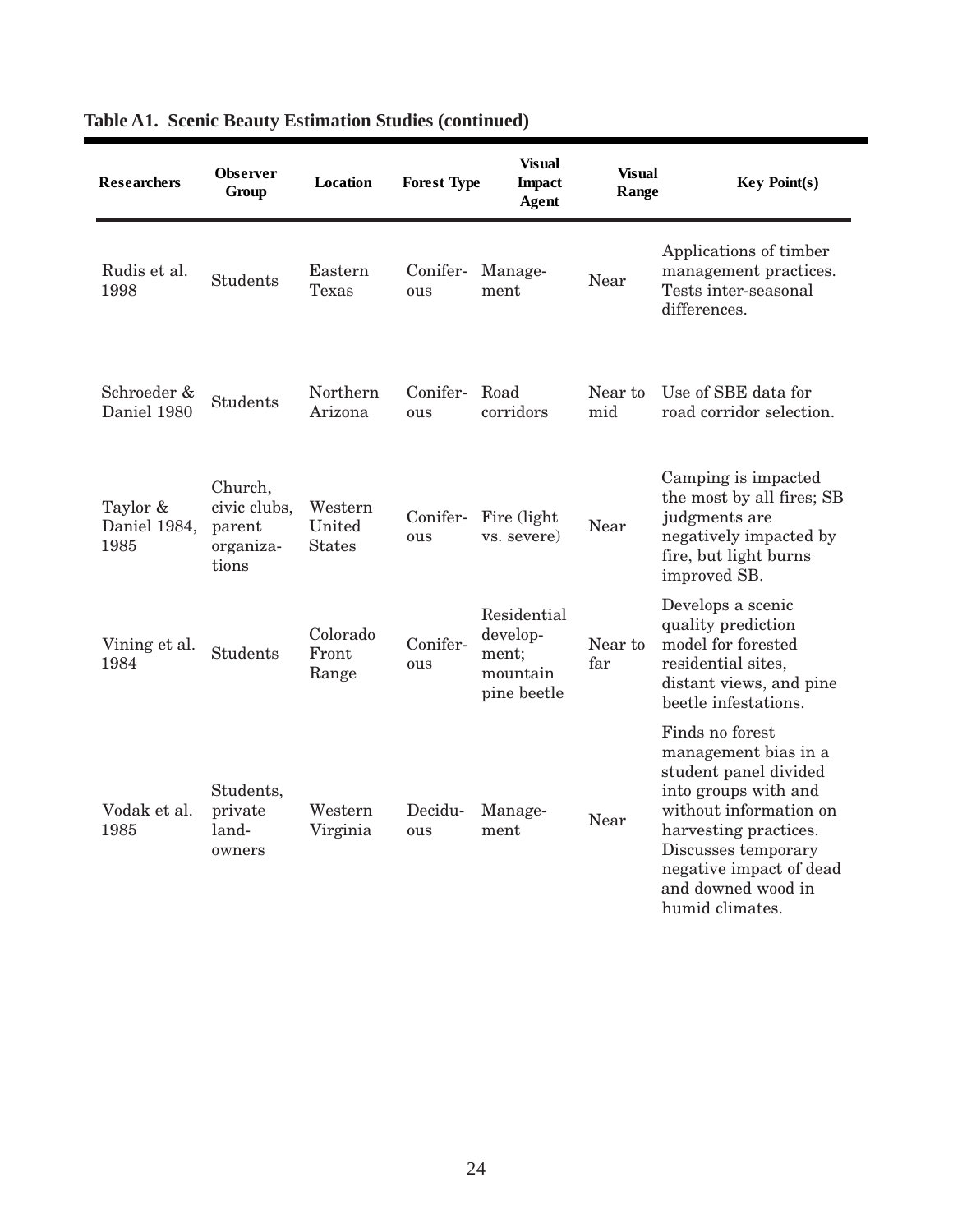## **Appendix B The Psychophysical Approach: The Scenic Beauty Estimation Method**

### **A. The Psychophysical Approach**

The Scenic Beauty Estimation (SBE) method arose out of the need to define and measure meaningful indicators of public preferences for forest landscape visual quality to be used in comprehensive forest planning and management (Daniel and Boster 1976). Daniel and Boster identify three main reasons for measuring relative visual preferences for forest landscapes: 1) "better integration with other resources and products"; 2) "better justification for land use decisions"; and 3) "restoration of the client-architect relationship" (p. 3). Because of the complexity of managing public lands, there is a need for a systematic method of assessing forest plans that integrates both commodity and amenity products and services. The quantification of management impacts on these products and services provides information on which the public land manager can base actions. The most direct and immediate source of information for the public regarding management actions is visual. Visual information is a major factor in public assessment of management actions (Hull 1988).

 "Scenic beauty" is recommended as the term that best captures the meaning of a visually appreciated resource (Daniel and Boster 1976). Scenic beauty refers to the scenic, visual, or landscape quality, or the natural beauty of a landscape.

The conceptualization of scenic beauty in the psychophysical approach is that "beauty is neither inherent in the landscape nor purely 'in the eye of the beholder'; it is a product of an encounter between an observer and the landscape" (Brown and Daniel 1984, p. 2). Physical features of a landscape are assumed to have a stimulus-response relationship to the observer's evaluations of scenic beauty and behavior (Zube et al. 1982). This concept may be compared to the cognitive approach, wherein the information received from the landscape is assigned meaning by the observer conditional on the observer's experiences, knowledge about the environment, and expectations. In other words, the observer assigns meaning to the assessment of scenic beauty.

The cognitive approach, therefore, is an attempt to develop a psychological theory of landscape preference. The psychophysical approach has a more pragmatic goal of predicting scenic beauty based on the physical impacts of management on a forest landscape. Because of the pragmatic nature of the psychophysical approach, it has been critiqued as lacking strong aesthetic theoretic foundations and explanatory content (Ribe 1989).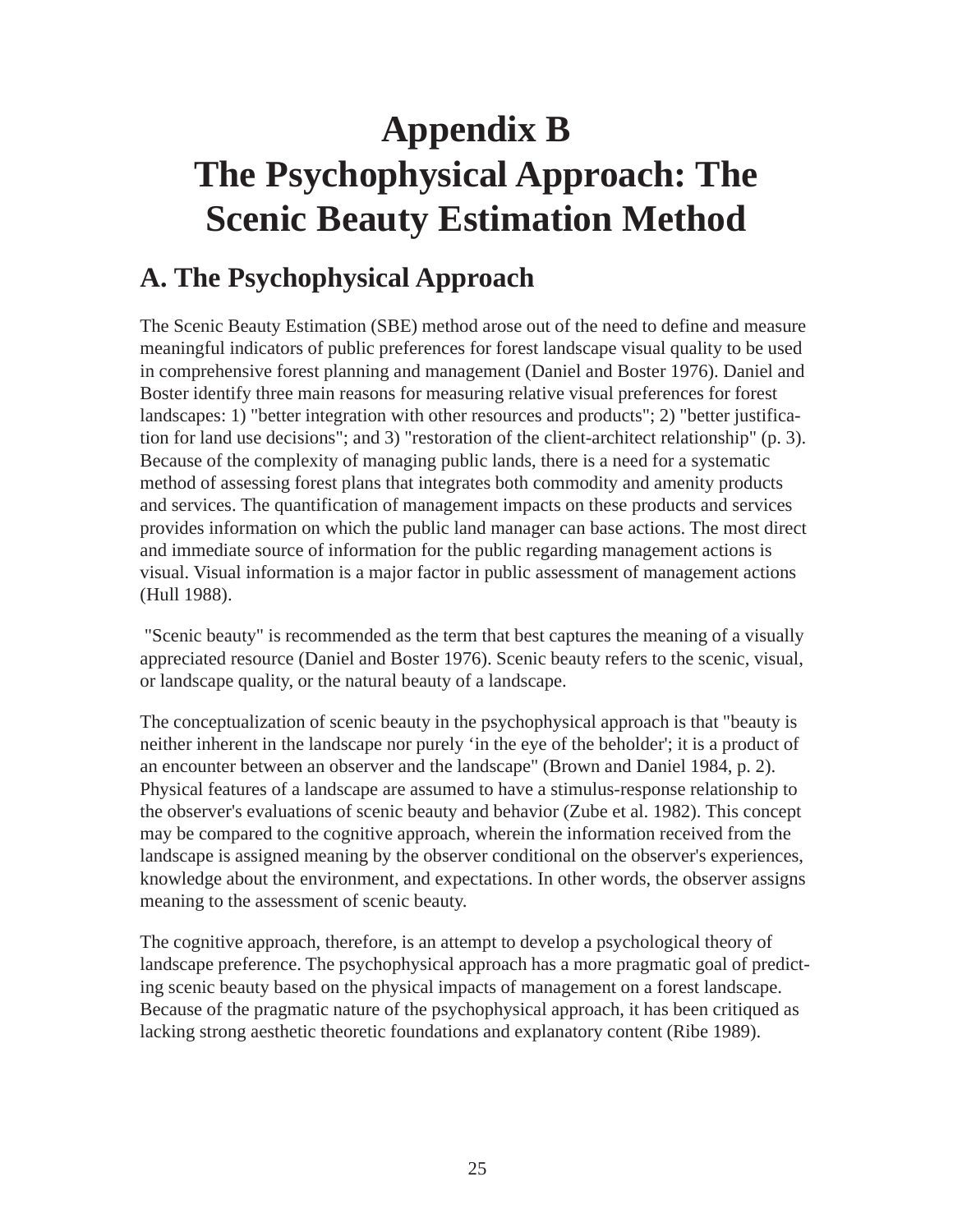The psychophysical approach quantifies relationships between perceptions or preferences for scenic beauty and measures of physical forest attributes. Brown and Daniel (1986) identify four psychophysical methods that have been used to characterize scenic beauty. These include: 1) summed rankings; 2) averaged ratings; 3) scaling of paired comparisons (Thurstone's Law of Comparative Judgment); and 4) SBEs. Benson and Ullrich (1981) state that average ratings and SBE scores are usually closely related for similar groups of observers, the only difference being the higher numeric quality of SBEs. Buhyoff et al. (1982) and Hull et al. (1984) found SBEs and scaled paired comparisons for the same scenes to be very similar, which is consistent with theoretical expectations. However, Buhyoff et al. conclude the SBE method is generally more efficient.

### **B. The Scenic Beauty Estimation Method**

The SBE method considers the observer-observed relationship as interactive. That is, scenic beauty is neither "in the eye of the beholder", nor a property of the landscape. Scenic beauty is a stimulus-response judgment made by the observer based on perceived landscape attributes. The observer brings along certain criteria when judging the scenic beauty of a landscape—criteria which can be shaped by past experience, environmental conditioning, and future expectations.

Context may determine what criteria are used in judging scenic beauty. For example, the benefits derived from different recreation activities depend to varying degrees on the scenic quality of the surrounding landscape. More skilled recreation activities such as kayaking depend less on the scenic quality of the surrounding landscape for their overall appreciation or value than more passive activities such as sightseeing or camping (Brown et al. 1989). Other contextual effects include the level of information an observer brings to the judgment process, and specific reasons for judging scenic beauty (for instance, is the scenic judgment that of a landscape surrounding a new home or as a background for a once-in-a-lifetime vacation trip?).

When scenic beauty is being judged on a bounded point scale (for example, 0 to 9 where 0 represents low and 9 represents high scenic quality), different observers, due to different judgment criteria, may rate scenes differently. If these differences are consistent between observers, and each observer uses judgment criteria equally across different scenes, then different judgment criteria effects can be measured and controlled. This is essentially what the SBE procedure does. SBEs, or scenic beauty estimates, are measures of landscape beauty that are independent of individual judgment criteria from which a quantitative index of perceived scenic beauty is derived (Daniel and Boster 1976).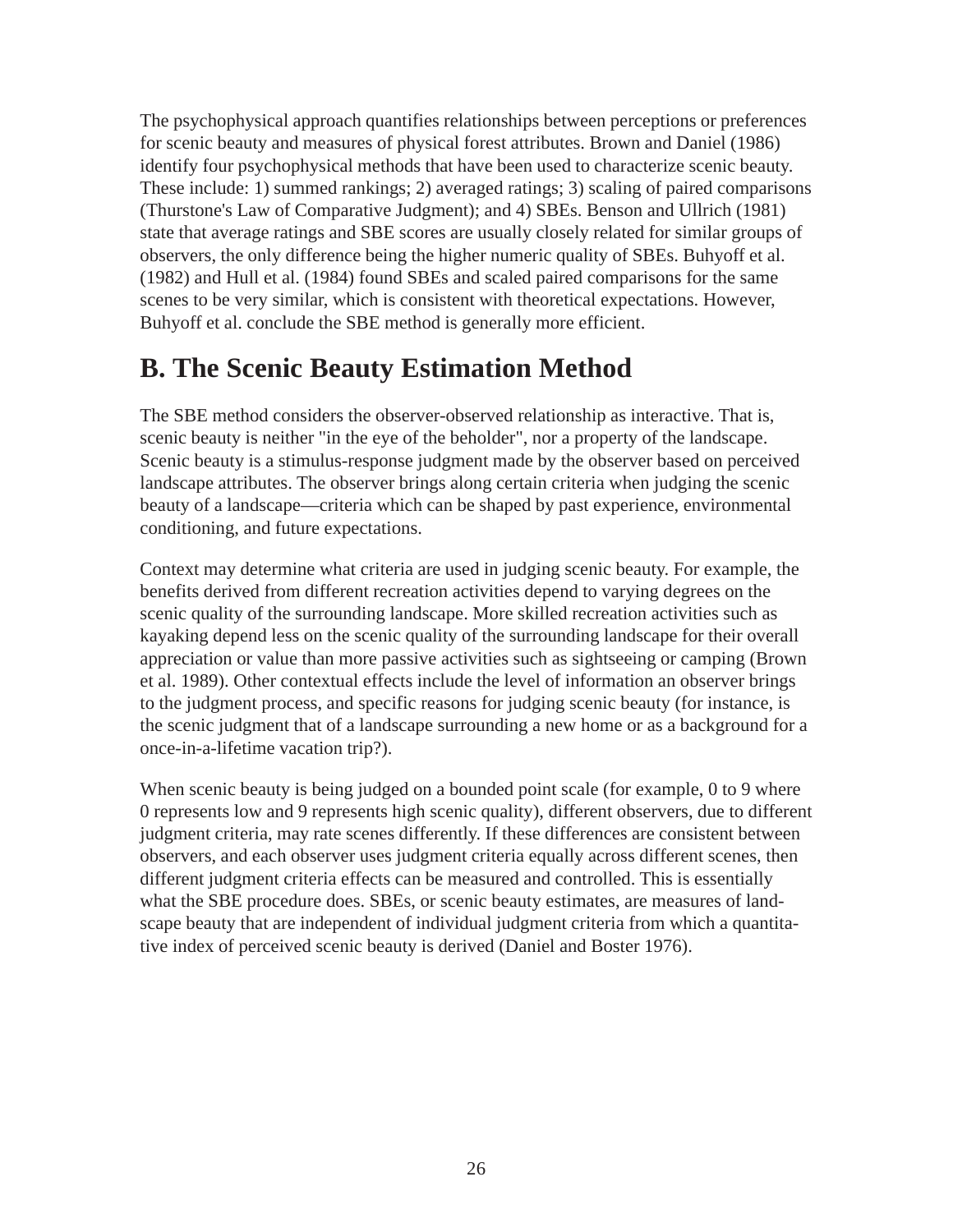The standardization procedure is explained in detail in Daniel and Boster (1976). The conversion of observer ratings to standard normal deviates places all observer SBEs on the same scale. The distance of these deviates from a control (normally defined as the baseline in which scenic beauty estimates are zero) defines ratings relative to this origin. SBEs can then be averaged across all observers to represent a collective ranking of a landscape's scenic beauty. This procedure, in theory, provides measures of scenic beauty with interval scale quality. Interval scale measures include the mathematical properties of addition and subtraction, but have an arbitrarily determined zero point. Since the distance between the measures is known and unchanging, we know that not only is two greater than one, but that it is also one unit more than one. Interval scale quality, however, does not allow the judgment that two is exactly twice as much as one. For example, a scene with a SBE of 10 may not be twice as beautiful as a scene with a SBE of 5.

Ribe (1988) presents an alternative rating method in the SBE methodology that would result in ratio scale measures. Ratio scale measures include multiplication and division due to the non-arbitrary zero point in addition to the mathematical properties of interval scale measures.

This zero point is the switching point for the individual observer between "ugliness" and "beauty", representing the individual observer's indifference point. Ratio scale values are derived following the same technical steps as interval scale measures, with two exceptions. First, the rating scale used by observers to rate landscapes is changed from a bounded point scale to a symmetrical bipolar scale centered on a zero rating value. The criteria are to judge landscapes as to whether viewers like, dislike, or are indifferent to them (a zero value), and to determine the relative magnitude of each judgment. Second, the average cumulative probability statistic generated in the ratio scale method is the ratio scenic beauty estimate, whereas in the interval scale method, further computations are required to define the scenic beauty estimate. One major advantage of a ratio scale method is the explicit interpretive nature of the estimates. A negative scenic beauty estimate (SBE<0) in the ratio scale method directly refers to a disliked landscape. In the interval scale method, a negative SBE, due to an arbitrary zero point, may mean only that the judged landscape is relatively less appealing than one with a higher SBE, not that it is liked or disliked.

The application of the SBE method involves three steps: 1) representing the landscape to be judged; 2) presenting the landscape to the observers for judgment; and 3) evaluating the observer's judgments. In step one, it has to be determined whether the landscape will be presented directly or through photographic representations. Daniel and Boster (1976) have set the guidelines through which the landscape should be photographically represented to eliminate extraneous information which could bias the judgments of the observers (for example, the presence of clouds, the season in which photos are taken, or even the time of day).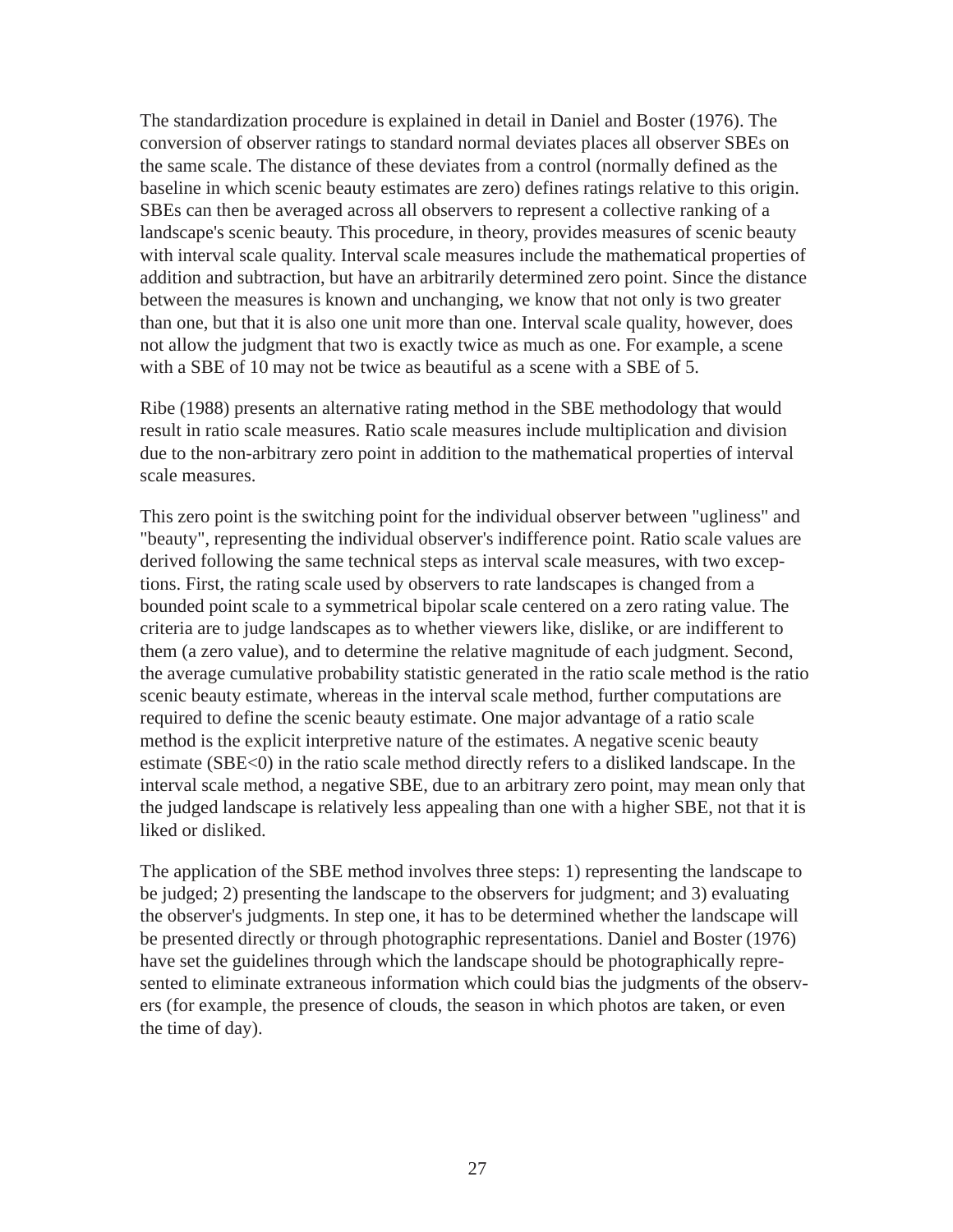### **C. Contextual Effects on Perceived Scenic Beauty**

The context within which scenic beauty judgments are made can affect the perceptual process used in the judgment. There can be environmental context effects such as the recreation activity or the individual's home community type (e.g., urban versus rural). Context effects also may be experimental, such as the response format (paired comparison versus SBE), sample design, and presentation medium (photos versus on-site).

Brown and Daniel (1987) identified six areas of possible contextual effects in landscape research: (1) the sample selection used to represent a definable population (Brown and Daniel 1984; Daniel and Boster 1976); (2) the response format used such as paired comparisons, ratings, mean rankings, or SBE (Benson and Ullrich 1981; Buhyoff et al. 1982; Hull et al. 1984); (3) the amount of time the respondent took in evaluating the landscape (Wade 1982); (4) the effect of landscape presentation mediums, whether by slides, photos, or on-site; (5) the season in which the photo was taken versus the season of the year in which it was judged; and (6) the range or mixture of environmental conditions presented during the judgment session. An additional area that is relevant here is (7) information context. Several studies have investigated the effects of information provided in experiments on scenic beauty judgments, e.g., the presence of pest damage, landscape management labels, and identification of intended or actual recreation activity. The first three areas have been extensively investigated and found to have no appreciable effect. Therefore, only the latter four areas of context effects will be discussed.

#### **Landscape Presentation Mediums: Photos versus On-Site**

A major concern in using photographs and slides as representations of scenic quality is the validity of these presentation mediums. Several studies tested the validity of photobased SBE judgments by comparing these judgments to on-site SBE judgments by the same observer groups (Daniel and Boster 1976). Photos are good representations of the scenic beauty of a site if proper photographic guidelines are followed (Bosselmann and Craik 1989; Zube et al. 1987). There was a high correlation between photo-based and onsite SBE judgments of the same landscape based on group average comparisons.

Hull and Stewart (1992) argued that the correct validity test of photo-based scenic beauty judgments is on the individual level, since it is at this level that judgments are being made. They found that a comparison of individual on-site scenic beauty ratings and photo-based scenic beauty ratings resulted in uncorrelated judgments, or that on-site and photo-based judgments were not similar. In fact, they also found on-site judgments to be consistently lower than photo-based judgments. However, when they compared group averages, they found a high correlation between the two judgments, implying no statistical difference. This suggests photo-representations of scenic beauty may be invalid measures in some situations due to the many different contexts involved in on-site landscape experiences. Several of these on-site contextual effects will be discussed in the following sections.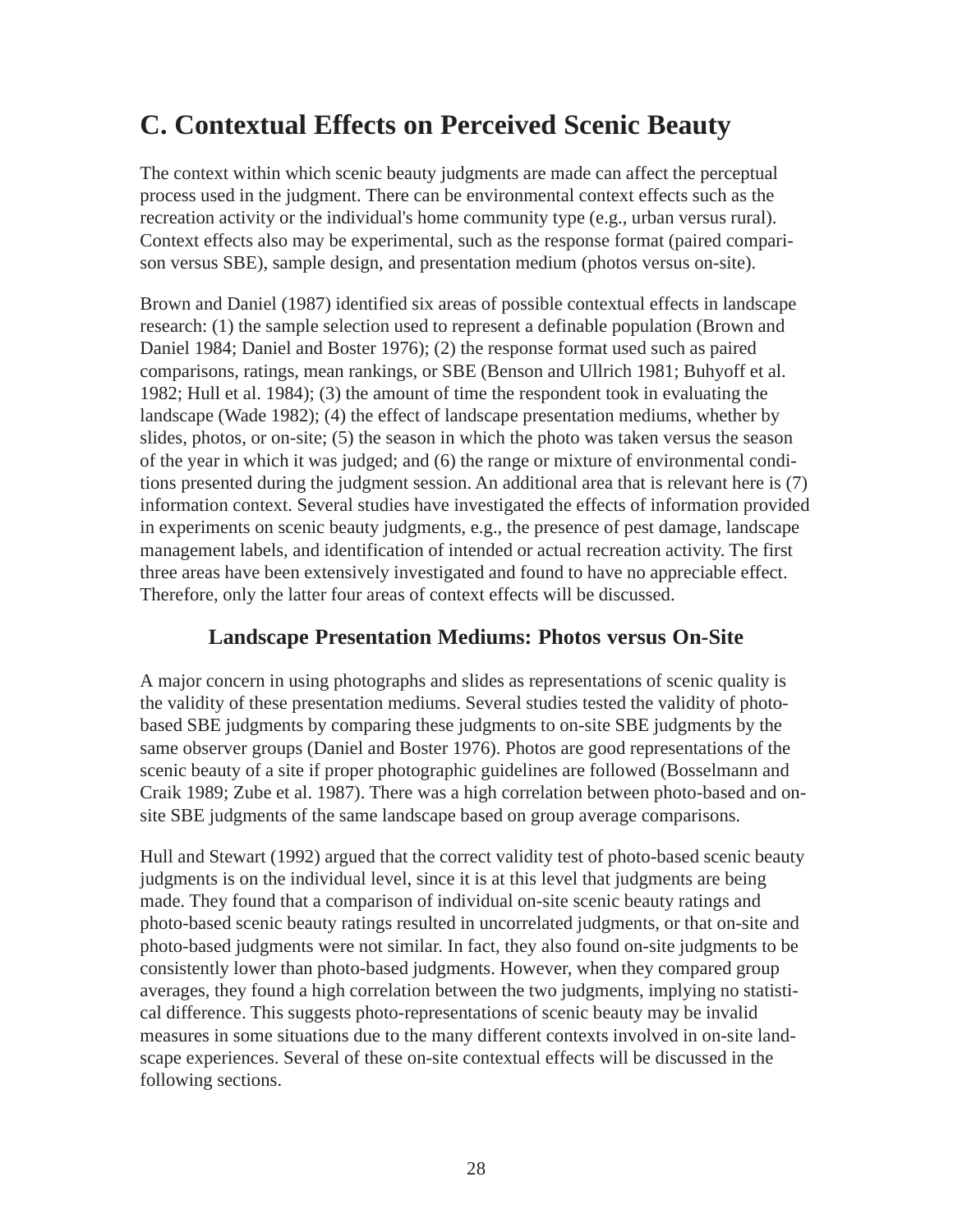#### **Temporal and Spatial Contexts of On-Site Experiences**

Hull and Stewart (1992) found on-site and photo-based judgments of scenic beauty were different for some individuals. They stated that this may have been the result of the effects of mood, meaning, and novelty associated with the on-site experience of day hikers. On-site experiences included spatial and temporal views of landscapes as the observer moved through and interacted with the landscape, where the rate of travel through the landscape was controlled by the observer. Obviously, still photos cannot capture these elements of an on-site experience. Other contexts that may have had an influence on on-site judgments include stimuli such as fatigue, emotions, companionship, and the dynamic aspects of the landscape scene such as wind-caused movement and wildlife. Other experiences and perceptions that are coincident to scenic beauty judgments may have influenced or affected these judgments.

#### **Scenic Beauty and the Camping Experience**

Daniel et al. (1989) compared SBE judgments of the visual quality of forested campgrounds with contingent valuation derived economic measures of scenic beauty for the same areas. The preference orderings elicited by each method were statistically similar. This implies that photo-based SBE judgments and economic valuations of scenic beauty are equally good indicators of scenic quality. However, the authors did identify the possibility that other contexts in the camping experience, such as the quality of the facilities and the effects of crowding, would not be captured in photo-based SBE judgments as used, allowing for a divergence of economic and SBE indicators. SBE judgments are probably most closely related to economic measures when the recreation activity is fairly passive, such as sightseeing, where the scenic beauty of the surrounding landscape is a major determinant of satisfaction from the experience.

Brown et al. (1988) and Richards et al. (1990) compared photo-based SBE judgments and contingent valuation and travel cost derived economic measures of forested developed camping sites with on-site SBE and economic judgments. They found that campers consistently preferred the actual surrounding forested areas to the photo-representations of these same areas, whether the indicator of preference was in SBEs or dollars. Brown et al. identified four possible explanations for this observed difference. The first is that the photos did not represent the site adequately. However, based on other studies, they rejected this explanation. The second explanation is that the observers did not exclude extraneous information, such as lakes, vehicles, or facilities, in the on-site valuations, as they were instructed to do. The photos were taken in such a manner as to not include these objects, identifying only vegetative characteristics. A third explanation is that because the sample of campers was selected from on-site participants, the campers had already selected their campsites, implying they had already made judgments preferring one campsite to other available ones. The campers' desire to remain consistent may explain their continued preference for their chosen campsites from among the alternatives. And last, participation in outdoor recreation activities in a pleasant surrounding may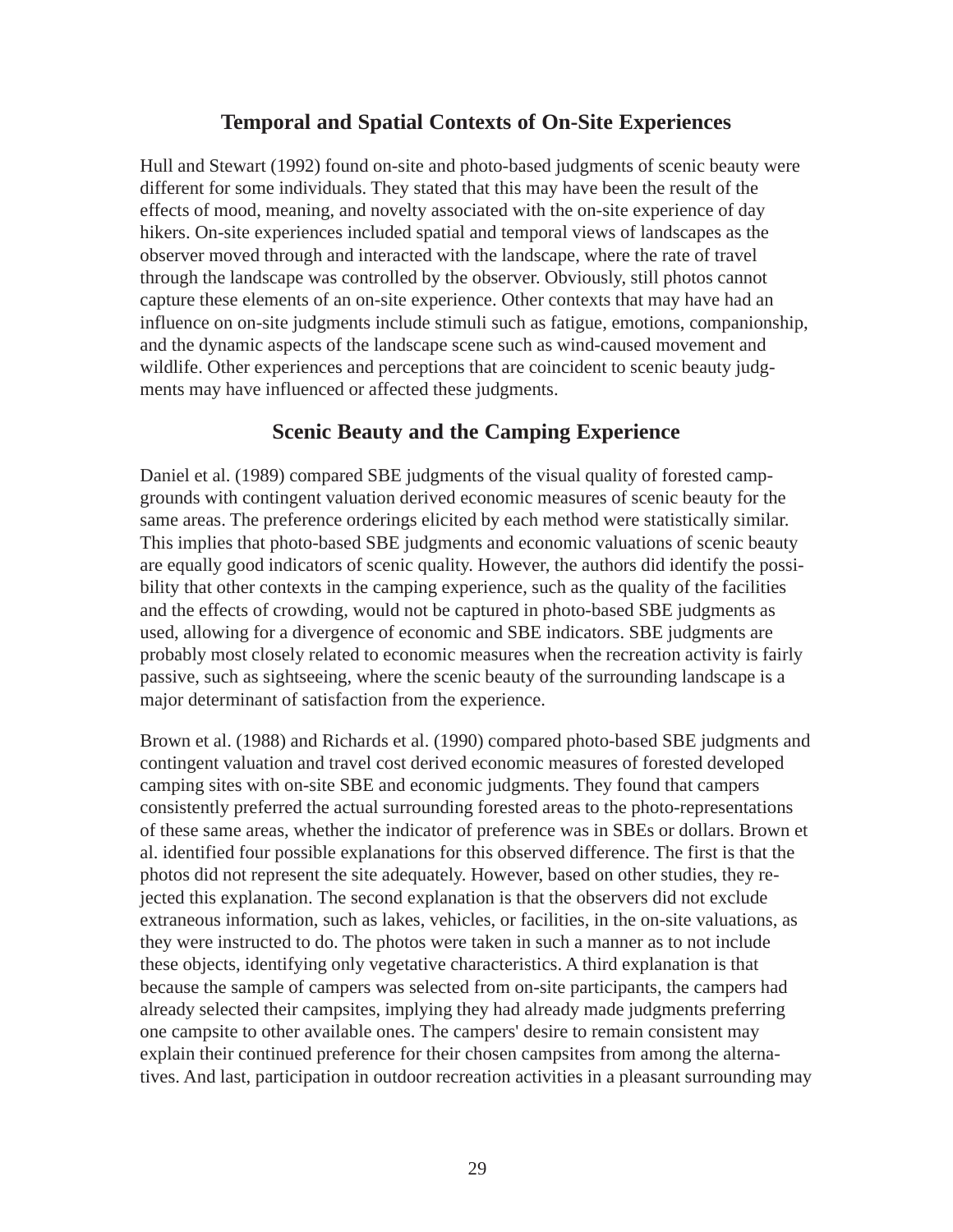enhance the preferences for these surroundings through mood, meaning, and sense of attachment.

A comparison of on-site SBEs and photo-based SBEs leads to the conclusion that there are significant contextual effects of direct observation that are not captured in photorepresentations of the same areas. Also, the camping experience comparisons where the onsite judgments are more positive than the photo-based judgments imply that the scenic beauty of the surrounding landscape as measured is not the dominant determinant of the camping experience. Other factors, such as companionship, recreational activity, and climate, that are not captured in an SBE evaluation, may be equally involved in determining the overall satisfaction derived from outdoor recreation.

#### **Seasonality Effects**

Buhyoff and Wellman (1979) tested the effect of seasonality on scenic judgments by comparing valuations between the season in which the photo was taken and the season in which it was evaluated. They found a significant relationship between the seasonal components. Green foliage was preferred more in the spring than in late summer, and fall foliage was preferred more in the late summer than in the spring. This may have been due, in part, to respondent expectations of changing seasonal landscapes.

Rudis et al. (1988) tested the effect of seasonal changes by using early summer (May) to late summer (October) photos in forest scenic beauty evaluations in Texas. They found that the photo samples taken in early summer were preferred over photo samples taken in late summer. They believe this was due to the differences in complexity and texture exhibited by a forest as it progresses through the summer, such as the relative shade of greenness and texture of leaves and groundcover vegetation. These contextual effects can be standardized through proper and consistent application of photo-sampling and presentation in experiment design.

#### **Range and Relative Mixture of Environmental Conditions Presented**

Brown and Daniel (1987) tested the effect on judgments when the photo-representations of the control photos were preceded by low scenic quality versus high scenic quality photos. The low scenic quality photos had obvious scenic impacts from recent harvests and had been rated low in previous studies. The high scenic quality photos had no obvious scenic impacts and had been rated high in previous studies. The control photos, presented to both observer groups, had no obvious scenic impacts and had been rated as of medium scenic quality in previous studies.

The researchers found that SBE judgments were influenced by previously viewed slides where the control photos were rated lower in the high-scenic-quality context than in the lowscenic- quality context. The importance of the experiment shows that external validity of SBE requires the assessment context be reflective of the "real world" as it is or is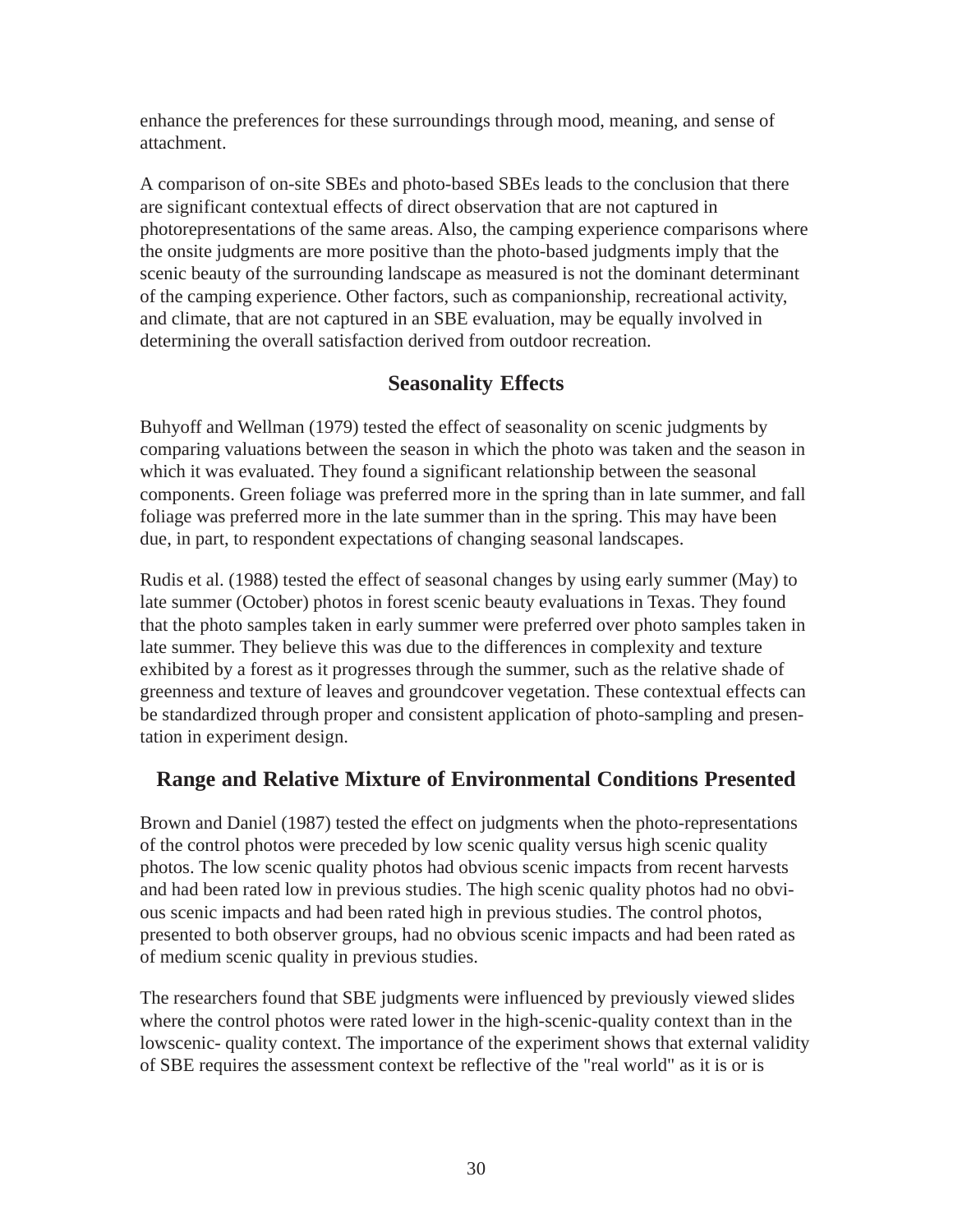desired to be in a management context, i.e., photo-representations need to capture the true range of forest conditions for a stand. Also, SBE results should be interpreted within the scenic context/ range that generated them.

#### **Experimental Information Effects**

Information provided about the landscape during the experiment can influence scenic beauty judgments. Two information sources were tested: the labels used for different forested landscapes, and identification of the presence of insect damage. Buhyoff and Leuschner (1978), Buhyoff et al. (1982), and Hollenhorst et al. (1993) tested the effects on scenic beauty judgments by informing observers of the presence of insect damage in the observed landscape. This was accomplished by dividing the observer sample into two groups, one informed about the presence of insect damage, and the other uninformed. In these studies, the informed group had relatively lower scenic-beauty judgments for the overall stands. While insect damage had a predominantly negative impact on scenic beauty, the impact for the uninformed group was slightly mitigated by the presence of dense forests, long viewing distances, mountainous terrain in the distant landscape, or by the presence of flowering understory growth, increased sunlight, and visual penetration in the near view.

Anderson (1981) and Vodak et al. (1985) tested the effect of management labels on scenic beauty judgments. Anderson's informed group was presented with forested scenes carrying the land use designations "wilderness area", "National park", "recreation area", "leased grazing range", and "commercial timber stand". The uninformed observer group was presented the same forested scenes without the labels. Anderson found that the first two labels increased and the latter three labels decreased scenic beauty evaluations compared to the no label group. The labels, however, only accounted for approximately five percent of the variance in scenic beauty judgments.

The effect of land use designations was found to be compounded when the labels supported the forested scene. For example, when a highly scenic view was labeled "wilderness area" or "National Park" the evaluation was increased. But when the scene was relatively unscenic the label had little effect in raising judgments. The implication is that the value of recreation experiences is enhanced when the activity takes place in a "wilderness area" as compared to a "commercial timber stand".

The Vodak et al. (1985) study does not support these findings. It found forest management labels had no effect on scenic beauty judgments. The Vodak et al. (1985) labels included "natural or unmanaged", "light thin", "heavy thin", and "clear-cut". These labels were less emotive than the Anderson labels. The label correspondence to the scenic quality or visual impacts of forested stands was distinct enough so that the label had no impact on judgement. For example, "clear-cut" was highly visually evident in the forested scene, so the label was merely redundant.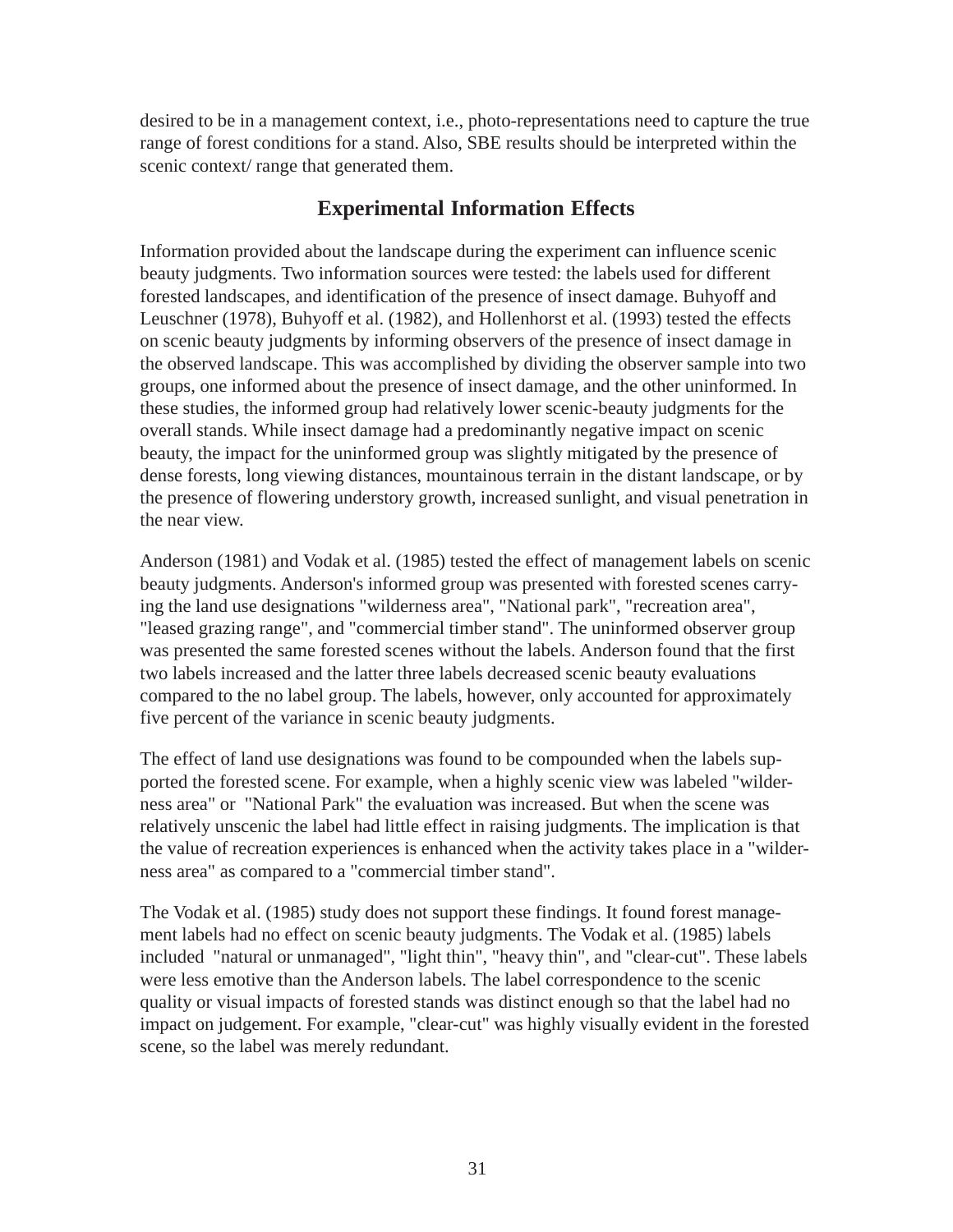### **D. SBE Prediction Methodology**

The usefulness of the SBE method in evaluating alternative management proposals depends on the predictability of scenic beauty before the plan is undertaken. Therefore, SBEs need to be transformed into expected values of changes to the forest as a result of a management action. This is accomplished through the development of a statistical model that relates forest characteristics to perceived scenic beauty. The dependent variable is the scenic beauty measure, and the independent variables are measures of forest landscape features. Multivariate regression analysis is used to specify the prediction model and interpret the relationship between the dependent and independent variables. Most of the studies reviewed indicate that scenic judgments are consistently related to identifiable features of the forest landscape.

The applicability of SBE prediction models depends to a large extent on the type of independent variable measures used. A model that would be practical for use in forest management would predict changes in scenic beauty caused by management actions based on easily identifiable and manageable physical forest characteristics such as forest density, amount of slash, condition of ground vegetation, and the like. Therefore, the impacts of slash treatment on scenic beauty can be determined prior to the action. The expression of scenic beauty in terms of manageable forest characteristics allows examination of trade-offs, which in turn allows for the direct comparison of the effects on scenic beauty of management alternatives with those on other objectives, and to economic costs and benefits.

The coefficient on an independent variable in multivariate regression models shows the impact of a one-unit change in the independent variable (forest characteristic) on scenic beauty (dependent variable), holding all else constant. Therefore, the relative impact of a change in a forest landscape characteristic can be determined through the use of the model. A measure of the efficiency of the prediction model is the coefficient of variation, or R2, which is the proportion of the variance in the scenic beauty measure that is explained by the set of independent variables. Therefore, the more efficient a model is in predicting the dependent variable, the larger the R2. For the majority of the studies reviewed, R2 ranged from approximately 0.50 to 0.97, showing the overall efficiency of the models.

The statistical model is represented as:

 $SBE = f(X)$ 

where SBE is the interval scale measure of the perceived scenic beauty for the site under investigation and X is a vector of the site's inventoried physical characteristics. The empirical model is represented by specifying the independent variables used. For example: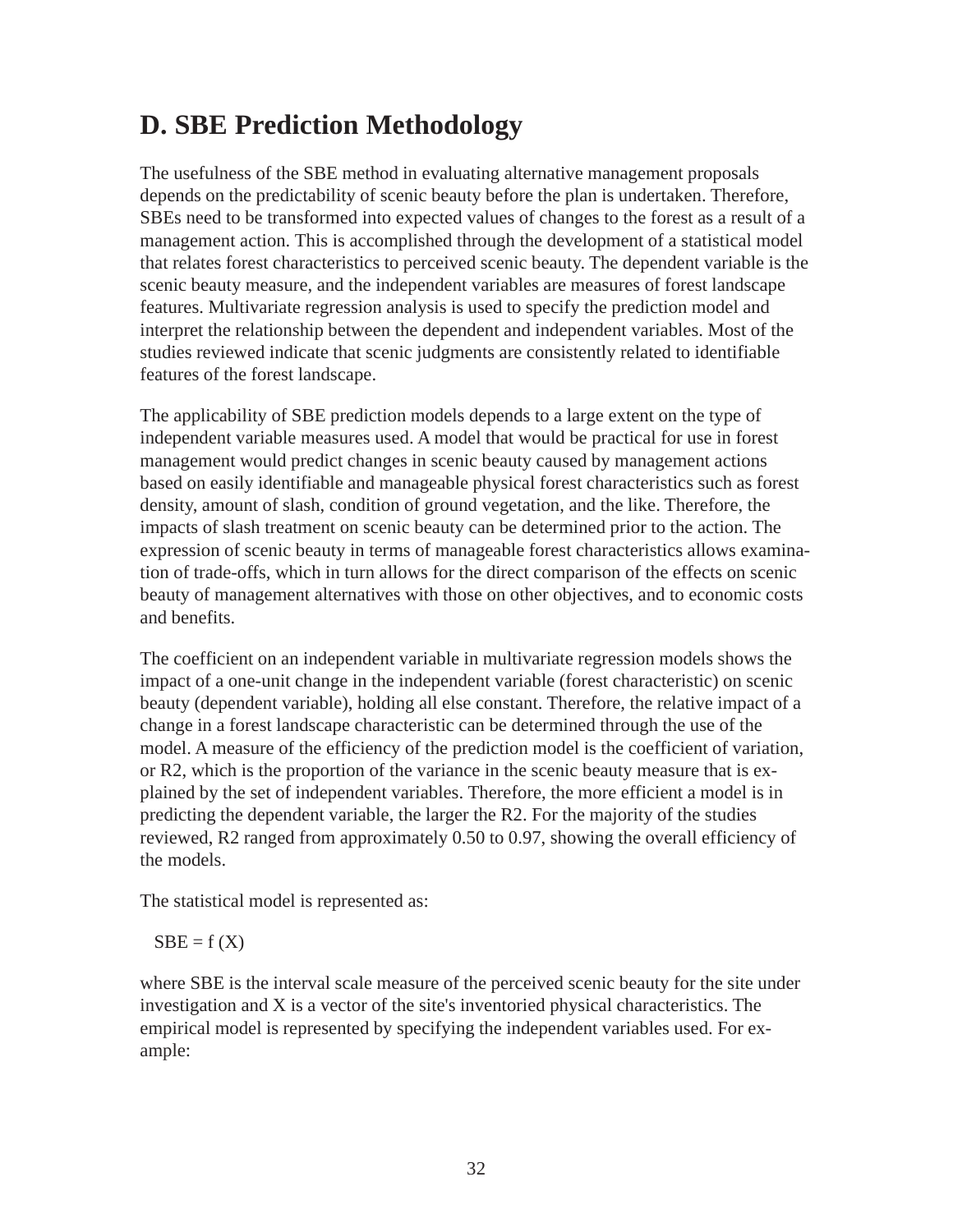$SBE = f$  (trees per acre of varying sizes, ground cover, understory, downed wood, tree grouping, etc.).

The overall ease of interpretation and usefulness of the empirical model to the manager or planner depends on the quality of the measures used to inventory the physical characteristics of the landscape. Time-cost savings are greatest if the inventory data used are the standard inventory data for the area. However, the inventory data may not fully represent the relevant characteristics of the landscape, in which case a special, separate inventory is needed.

Model functional form, whether linear, nonlinear, containing interaction terms, or the like, has been investigated. Hull et al. (1987) test several functional forms over models with and without interaction terms. Their recommendation is that empirical studies need to be explicit and comprehensive in presenting their models so that further examination of proper functional form can be tested, resulting in a consensus on what is "best" for SBE prediction models. This also allows for more informative comparisons of models across regions.

### **E. SBE Prediction Model Example**

The easiest way to explain how these models work and the management implications that can be derived from them is to use an example. The model used in this example was taken from Brown and Daniel's (1984) study of the Woods/Bar-M Watershed areas of the Coconino National Forest in northern Arizona. There were 23 stands inventoried in 1979 prior to a timber harvest of the areas. The inventory of physical characteristics prior to harvest was conducted from late-May to mid-August. Four of the stands were reinventoried in 1980 and 1981 after the harvest. A full discussion of the inventory procedure is found in Brown and Daniel (1984). Inventory data was collected on seedlings and saplings by species, large trees by species, crown canopy, stumps, tree stories and tree groupings, herbage (as grasses, forbs, and shrubs) and ground cover (in gravel, cobble, stone, bare soil, litter, downed wood, herbage, and trees), and mechanical damage.

Photo-based scenic beauty estimates were elicited from groups of observers comprised of University of Arizona introductory psychology student volunteers and local church and civic group members. The study assumes that the groups are representative of the general public, as shown by Daniel and Boster (1976) and Buhyoff et al. (1982). Photographicslide representations of the inventoried stands were taken between 8:00 a.m. and 4:00 p.m. following Daniel and Boster's (1976) guidelines, controlling for extraneous visual information, such as people, buildings, wildlife, or equipment, which did not represent instand, near-view scenes. The observer groups rated the slides on a 10 point scale, with each group rating the same subset of base area slides. Using a correlation test, they discovered no appreciable difference between observer groups, which supports the assumption that the groups mentioned above are representative of the general public.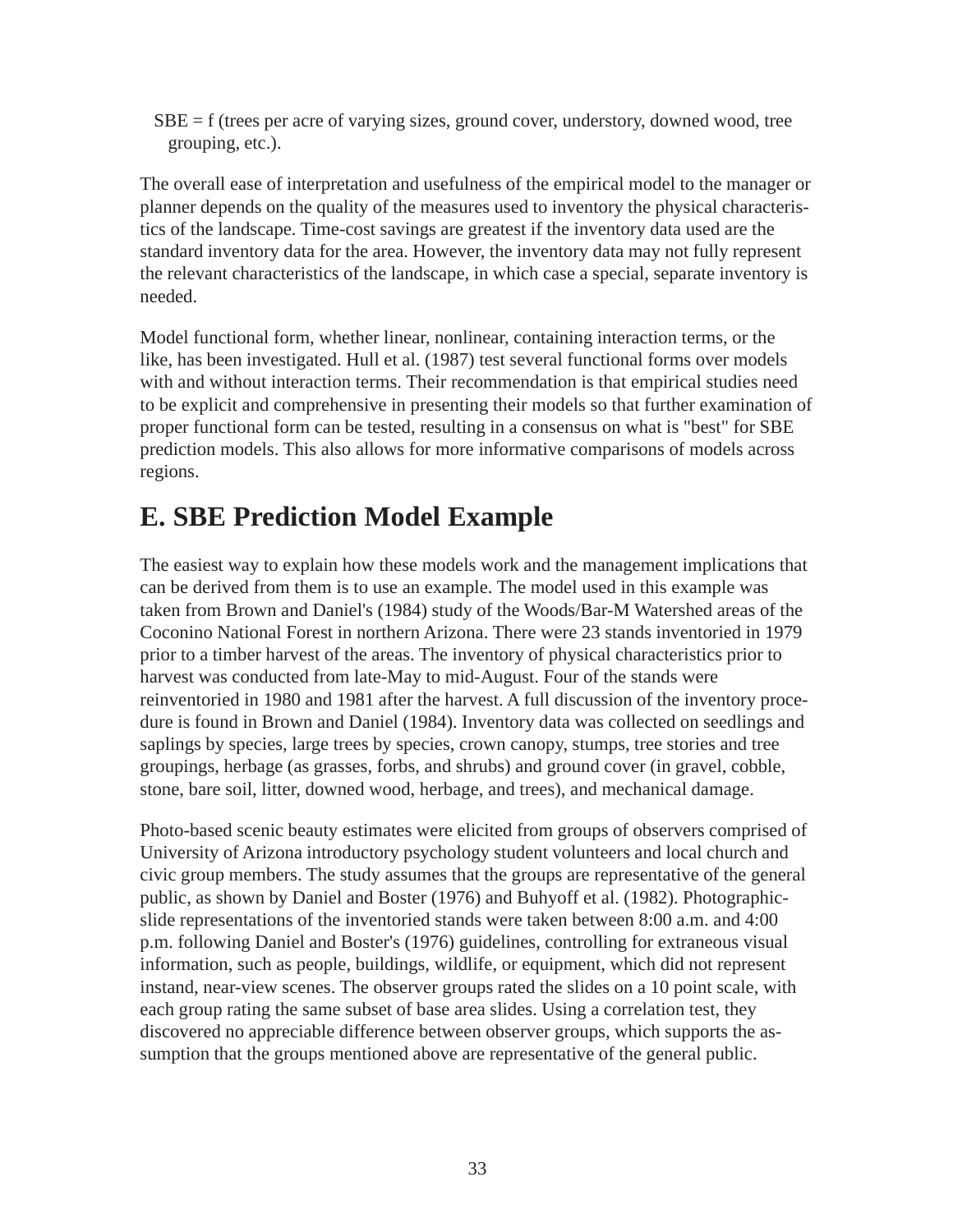A three-step procedure was used to estimate the coefficients of the prediction model. The first step was the selection of the inventory variables to be subjected to the regression procedure. The second step used a step-wise multiple regression technique to specify the model given the step one variables. The third step examined the residuals of the estimated model, depicting the variance in the SBE measures not explained by the included variables, for model bias and for the respecification of the model. Three pre-harvest, sitelevel models; three pre-harvest, stand-level models; and one post-harvest, site-level model were estimated. Only the pre-harvest, stand-level, detailed, downed-wood model will be presented here. A full discussion of all the models is presented in Brown and Daniel (1984).

The empirical pre-harvest, stand-level, detailed, downed-wood model estimated is:

 $SBE = 4.35 + 3.61PP24PL + 0.28PDTOT - 2.26DWV014$ 

where:

SBE = scenic beauty estimate of the stand;

- $PP24PL =$  number of ponderosa pine  $3\,24$  inches diameter at breast height (dbh) per acre (mean value  $= 3.6$  trees per acre);
- PDTOT = total herbage weight in pounds per acre (mean value  $= 82.7$  pounds per acre); and
- DWV014 = cubic feet of  $0^{-\circ}$  inch diameter downed wood per acre (mean value = 10.8) cubic feet per acre).

The model has an R2 of 0.80, meaning it is a fairly efficient model in explaining the variation in SBE measures with the inventoried stand data. In general, the model shows that the presence of large trees and ground cover as herbage weight increases the scenic beauty of the stand, whereas the presence of downed wood detracts from the scenic beauty of the stand. For example, the predicted scenic beauty estimate of a representative stand can be calculated by entering the mean values of the variables in the equation above. This results in a predicted scenic beauty estimate of 16.1. Holding all else constant at its mean value except for the variable of interest, the impact on scenic beauty can be estimated from the model. With a 50 percent increase in the number of large ponderosa pine (from 3.6 to 5.4 trees >24 dbh per acre) in the representative sample, scenic beauty increases from 16.1 to 22.6. Similarly, a 50 percent increase in the volume of downed wood per acre (from 10.8 to 16.2 cubic feet per acre) results in a decrease of scenic beauty from 16.1 to 3.9. Given the model, it is concluded that an increase in downedwood volume decreases the scenic beauty of the stand, while an increase in the number of large trees per acre increases the scenic beauty of the stand, all other forest characteristics discounted.